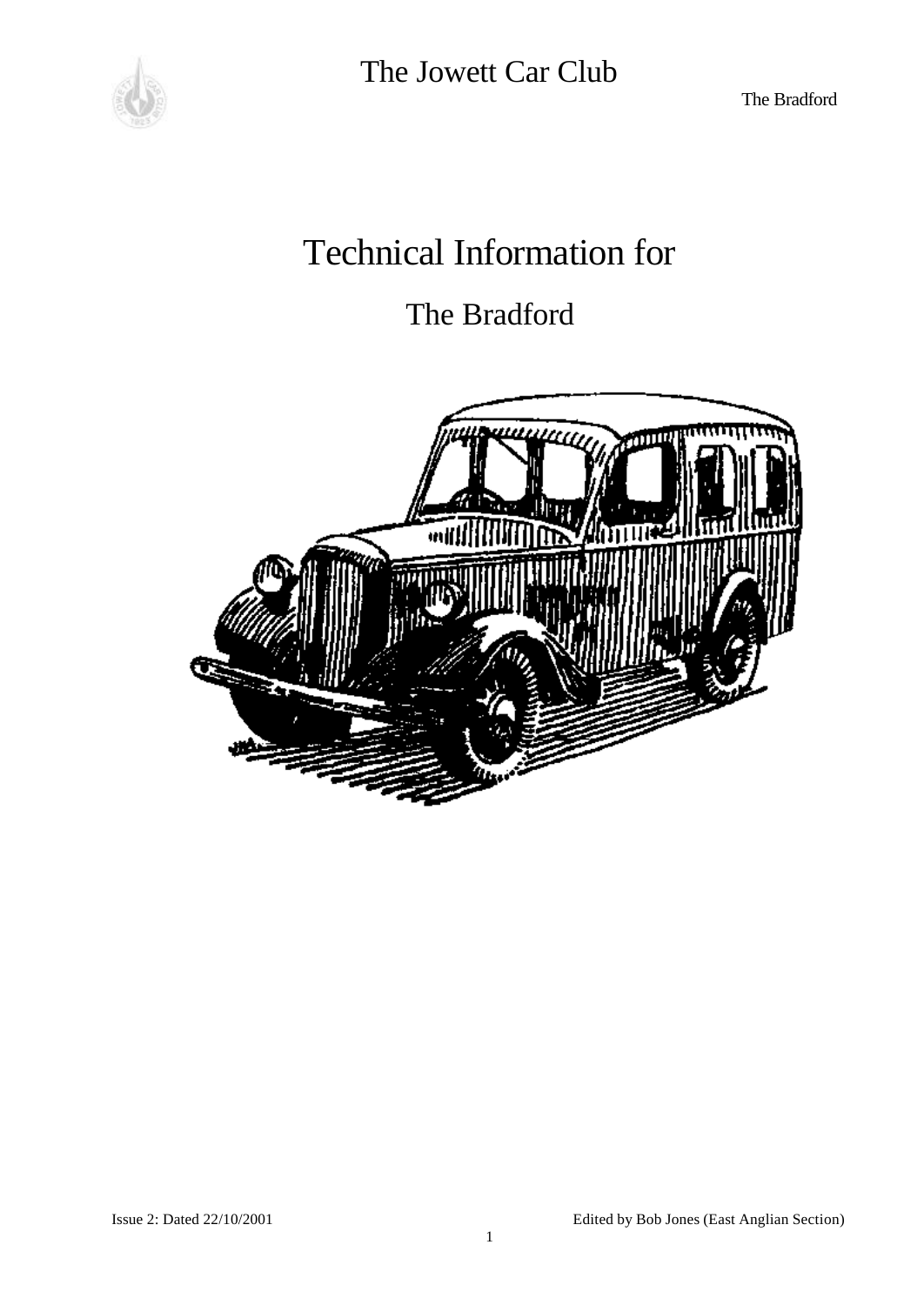

The Bradford

# Document Index

| Lubrication of Clutch Cross Shaft |  |
|-----------------------------------|--|
|                                   |  |
|                                   |  |
|                                   |  |
|                                   |  |
|                                   |  |
|                                   |  |
|                                   |  |
|                                   |  |
|                                   |  |
|                                   |  |
|                                   |  |
|                                   |  |
|                                   |  |
|                                   |  |
|                                   |  |
|                                   |  |
|                                   |  |
| <b>FUEL SYSTEM</b>                |  |
|                                   |  |
|                                   |  |
| <b>Special Points</b>             |  |
|                                   |  |
|                                   |  |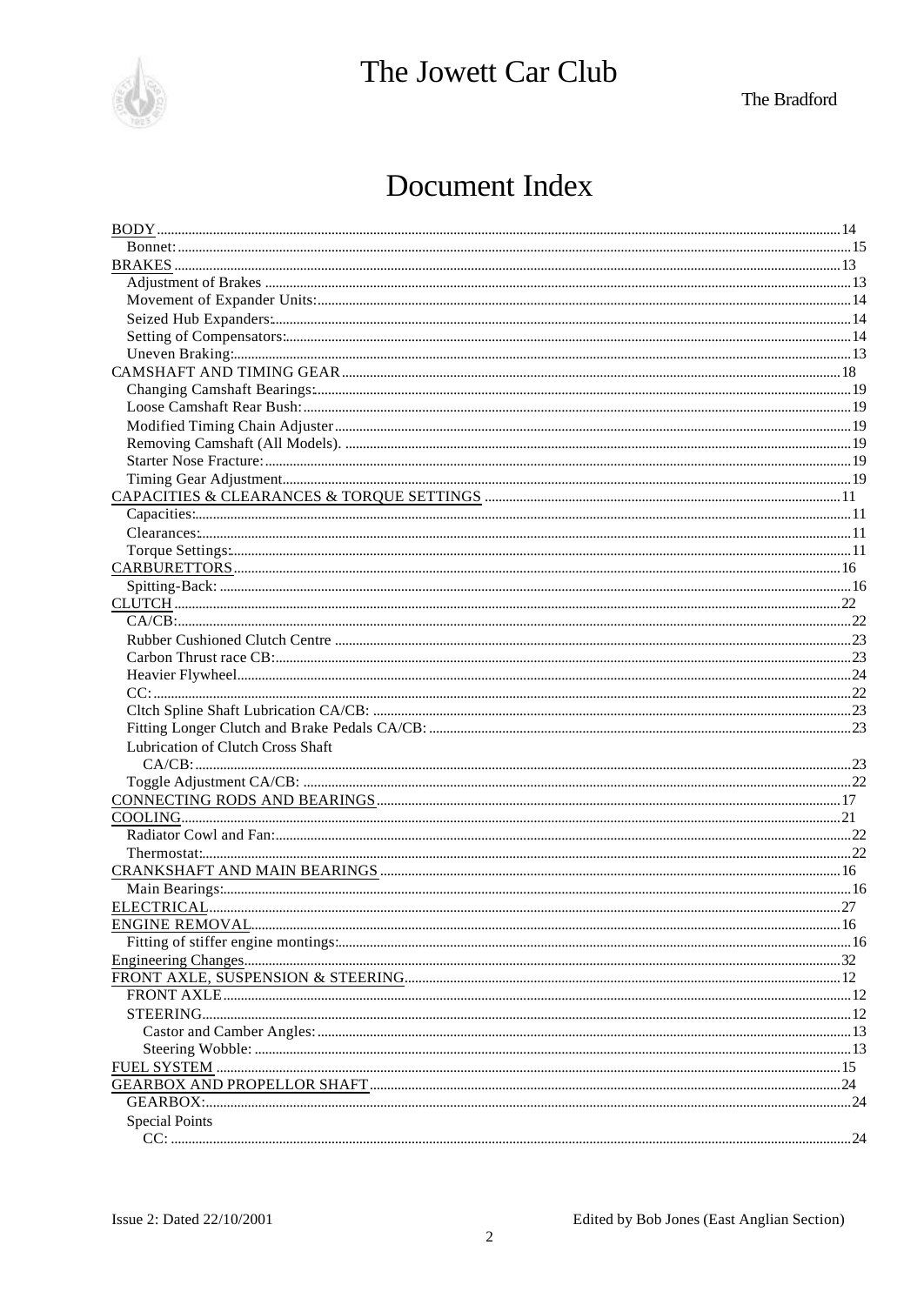

### The Bradford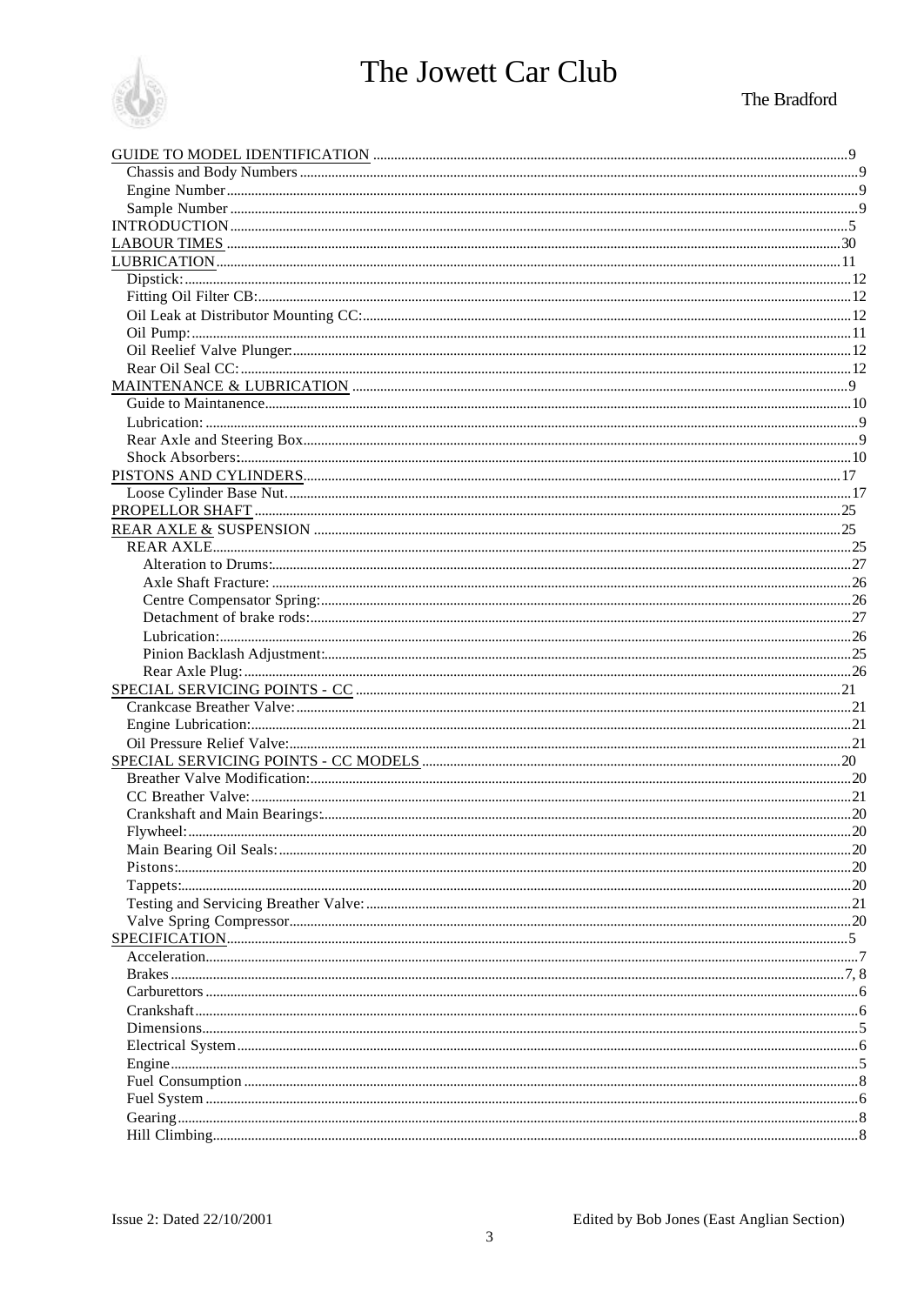

### The Bradford

| <b>Adjustment of Tappets</b> |  |
|------------------------------|--|
|                              |  |
|                              |  |
|                              |  |
|                              |  |
|                              |  |
|                              |  |
| Valve Guide Sealing Ring     |  |
|                              |  |
|                              |  |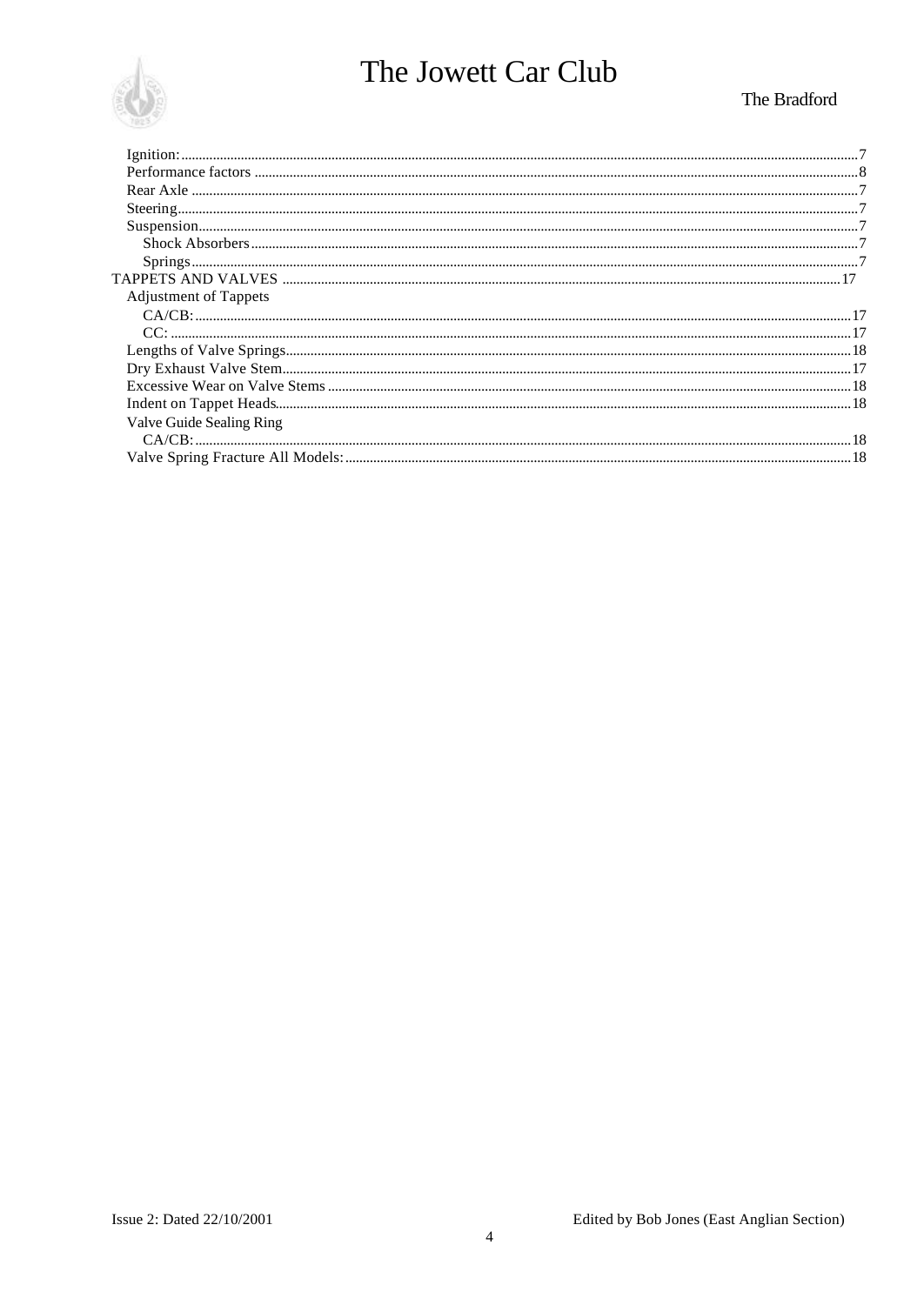

#### **INTRODUCTION**

The Bradford range of commercial vehicles was introduced in 1946, and was a direct development of the 7ft. 6 in wheelbase 8 HP van introduced in 1938.

Three models were made between 1946 and 1953, respectively type CA, CB and CC. Various types of body were available, including Van/ Utility, Utility de-luxe (with chrome radiator lamps etc,) and lorry and the vehicle was also available in Chassis form for special bodywork.

Given reasonable care, and correct and adequate lubrication, the 2-cylinder engine of the Bradford van will give reliable and economical performance for a very long time. As a further assurance of this, certain simple adjustments should be made from time to time, and are described later. The engineering changes made to overcome various faults, which developed during widespread use of the Bradford van, are included in their latest form.

#### SPECIFICATION

Dimensions: all models

| <b>Overall length</b>                                                   |                          | 12'0'                         | Length of floor                | $5'3\frac{1}{2}$          |  |
|-------------------------------------------------------------------------|--------------------------|-------------------------------|--------------------------------|---------------------------|--|
| Overall width                                                           |                          | 5'0'                          | Width between arches           | 3'34''                    |  |
| Overall height                                                          |                          | 5'9'                          | Width of door opening          | 3'11"                     |  |
| Internal width                                                          |                          | 4'6'                          | Height of door opening         | 3'4'                      |  |
| Max length inside                                                       |                          | 9'0''                         | Loading height                 | $1'$ $10\frac{1}{2}$      |  |
| Internal height                                                         |                          | $3'9\frac{1}{2}$              | Capacity behind seat           | 78 cu. Ft.                |  |
| Length behind driver's Seat                                             |                          | $4'9\frac{1}{2}$              | Lorry platform area            | 5' 6" x 4' 11" 27 cu. Ft. |  |
|                                                                         |                          |                               |                                |                           |  |
| Engine                                                                  |                          |                               |                                |                           |  |
| Cubic Capacity (CC)                                                     | $\frac{\text{CA}}{1005}$ |                               | $\frac{\text{CB}}{1005}$       | $\frac{CC}{1005}$         |  |
| Bore and Stroke (all models) 79.4mm x 101, 6 mm $(3\frac{1}{8}$ " x 4") |                          |                               |                                |                           |  |
| Max b.h.p.                                                              | 19                       |                               | 19                             | 25                        |  |
| At r.p.m.                                                               | 3500                     |                               | 3500                           | 3500                      |  |
| Max Torque                                                              | 43 ft.lbs.               |                               | 43 ft.lbs.                     | 43.5 ft.lbs               |  |
| At r.p.m.                                                               | 1400                     |                               | 1400                           | 2000                      |  |
| Pistons: all models                                                     |                          |                               |                                |                           |  |
| Type:                                                                   |                          |                               | Heplex or LAC 10               |                           |  |
| Clearance at top of skirt                                               |                          |                               | 0.00003"                       |                           |  |
| Clearance at bottom of skirt                                            |                          |                               | 0.003"                         |                           |  |
| Gudgeon pin diameter                                                    |                          |                               | 3/2                            |                           |  |
| Piston length                                                           |                          |                               | 3.01562"                       |                           |  |
| Standard diameter (max)                                                 |                          |                               | Heplex 3.1220", LAC 10 3.1213" |                           |  |
| Weight of complete piston                                               |                          |                               | 17 oz I dr.                    |                           |  |
| Oversizes available                                                     |                          |                               | 0.010, 0.020, 0.030, 0.040."   |                           |  |
| Piston rings: al1 models                                                |                          |                               |                                |                           |  |
|                                                                         |                          |                               |                                | Oil Control               |  |
|                                                                         |                          | Compression<br>$\overline{2}$ |                                |                           |  |
| Number of rings<br>Gap                                                  |                          | $0.003 - 0.005$ in            |                                | $0.003 - 0.005$ in.       |  |
|                                                                         |                          |                               |                                |                           |  |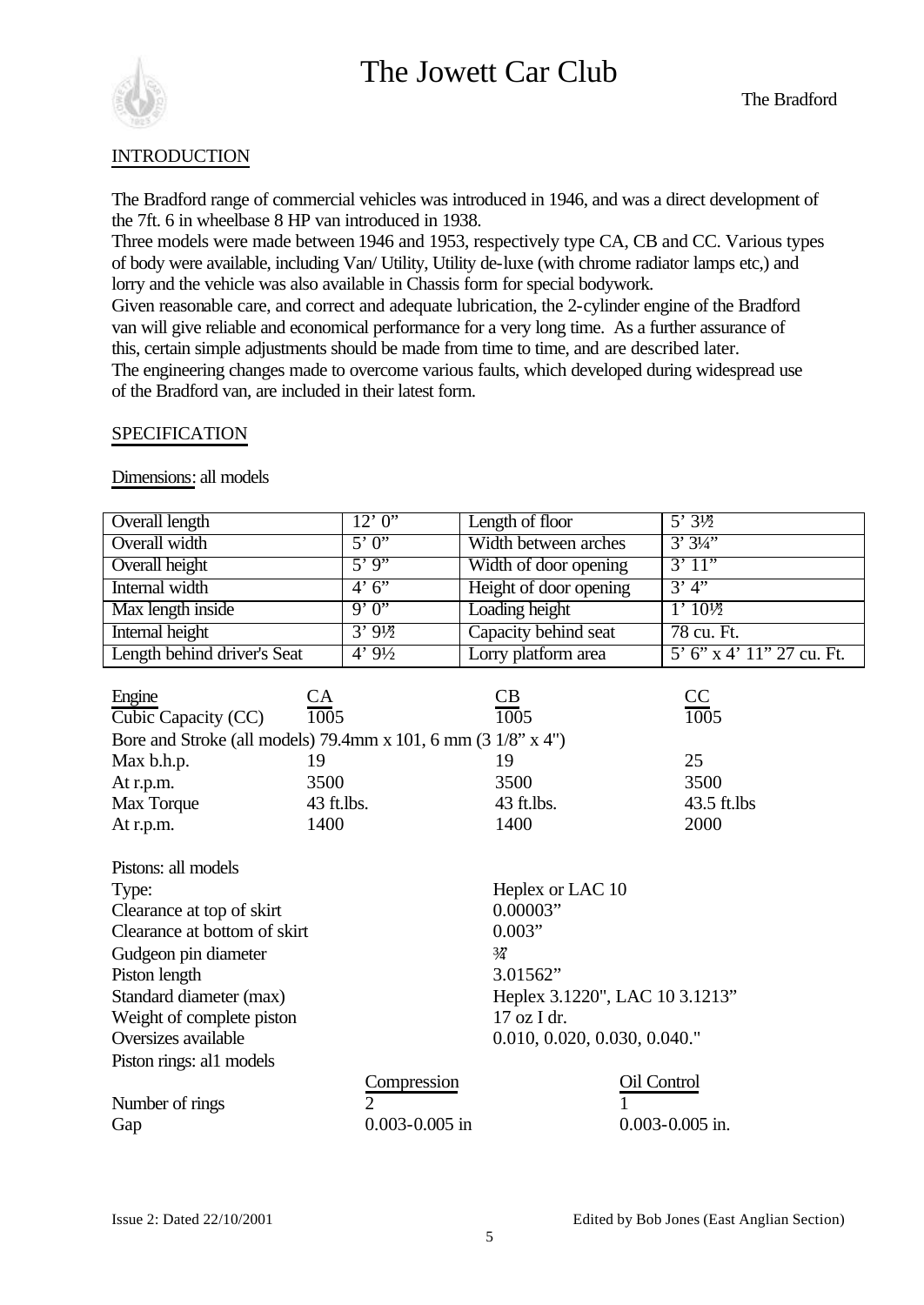

| Side clearance in groove | $0.002$ in | $0.002$ in. |
|--------------------------|------------|-------------|
| Width                    | $3/32$ in  | $5/32$ in   |

(Note - some pistons have 2 oil control rings. One above and one below the gudgeon pin)

| Crankshaft:                 | CA/CB                      | CC                   |
|-----------------------------|----------------------------|----------------------|
| Main bearing diameter Front | 13/8"                      | $\frac{1}{3}$        |
| Rear                        | 13/8"                      | $1 \frac{3}{4}$      |
| Crankpin diameter           | $1\frac{1}{2}$             | $\gamma$ "           |
| End-float                   | $0.002 - 0.006$ "          | $0.004 - 0.005$ "    |
| <b>Undersizes: Mains</b>    | 10, 20, 30, 40 thou.       | 10, 20, 30, 40 thou. |
| Big ends                    | 5, 10, 15, 20 thou.        | 10, 20, 30, 40 thou. |
| <b>Thrust</b>               | 5,10, 15, 20, 25, 30 thou. |                      |
|                             |                            |                      |

### Fuel System

AC mechanical pump, pressure  $1/4$  - 2 lb. Air cleaner fitted to export models and de Luxe Utilities, Vokes Type C1A.

| Carburettors:            | $\mathbb{C}\mathrm{A}$ | `B               | $\overline{\text{CC}}$ |
|--------------------------|------------------------|------------------|------------------------|
| Zenith Type              | 30 VEFH                | 30 VM            | 30 VM                  |
| Choke                    | 26                     | 25               | 25                     |
| Main                     | 95                     | 95               | 95                     |
| Compensator              | 75                     | 80               | 70                     |
| Slow running             | 45                     | 50               | 50                     |
| Progression              | 150                    | 100              | 120                    |
| Needle seat              | $1.75$ mm              | $1.5 \text{ mm}$ | $1.5 \text{ mm}$       |
| Screw over capacity tube |                        | $2.8$ mm         | $2.4 \text{ mm}$       |

(Note - Early CC models had Compensator 50. Capacity tube screw 2.0 mm, and a deflector.)

#### Electrical System

CA/CB - 6 volt CC - 6 volt up to Engine No EO/CC 29146, then 12 volt.

| Ignition:              |                           |
|------------------------|---------------------------|
| Advance range          | - 34 degrees              |
| Max, advance at r.p.m. | - CA/CB 2150, CC 1050     |
| Firing point           | - at T.D.C (All Models)   |
| <b>Contact Gap</b>     | $-0.010 - 0.012$          |
| Plug type              | - Lodge F 50 See Appendix |
| Plug Gap               | $-0.020 - 0.025$ in.      |

#### Clutch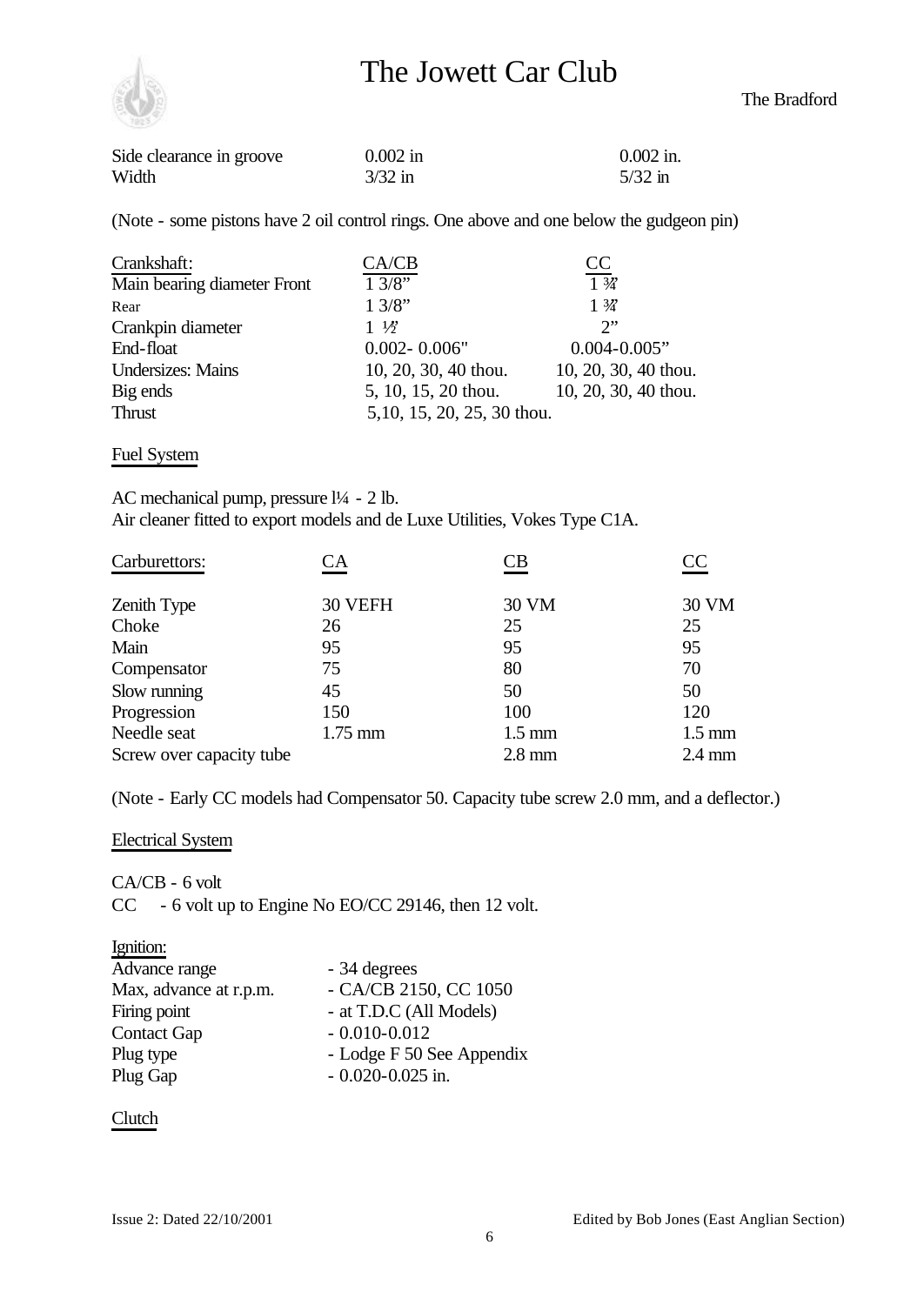

| CA/CB | - Jowett S.D.P 6 <sup>1/2</sup> diameter |
|-------|------------------------------------------|
| CC    | - Borg & Beck S.D.P. 71" diameter.       |

### **Gearbox**

| CA/CB           |        | - Jowett 3 speed, non-syncromesh |  |  |
|-----------------|--------|----------------------------------|--|--|
| CC              |        | - Jowett 3 speed, syncromesh     |  |  |
| Ratios:         | CA/CB  | CC                               |  |  |
| 1 <sup>st</sup> | 18.1:1 | 19:1                             |  |  |
| 2 <sup>nd</sup> | 9.3:1  | 9.3:1                            |  |  |
| 3 <sup>rd</sup> | 4.89:1 | 4.89:1                           |  |  |
| Reverse.        | 24.7:1 | 19:1                             |  |  |

### Rear Axle

(All Models) Jowett Spiral bevel drive, Semi-floating.

### **Steering**

| Bishop Cam and Lever                                                                                           | $CA/CB - 12/3$ turns lock to lock<br>CC - 2 turns lock to lock |                                                               |  |  |
|----------------------------------------------------------------------------------------------------------------|----------------------------------------------------------------|---------------------------------------------------------------|--|--|
| Turning Circle 34 ft.<br>Toe in<br>Camber angle<br>Castor angle                                                | $0 - 1/8$ "<br>$2$ deg.<br>$2\frac{1}{\text{deg.}}$            |                                                               |  |  |
| <b>Brakes</b>                                                                                                  |                                                                |                                                               |  |  |
| (All Models.)<br>CA and CB up to D9/CB.17008<br>CB from D9/CB.17008 and CC Linings:<br>Linings:<br>CA/CB<br>CC | $-10$ " drums.<br>Ferodo MR<br>Ferodo MR 41.                   | -- Girling rod operated<br>-- 8" drums Some CA:Bendix-Cowdrey |  |  |
| Suspension                                                                                                     |                                                                |                                                               |  |  |
| Springs:                                                                                                       | Semi-elliptical, front and rear                                | Rear springs 8 cwt. or 10 cwt. (optional)                     |  |  |
| <b>Shock Absorbers:</b>                                                                                        | Luvax Girling type PR 5, CA.                                   | Armstrong lever type hydraulic dampers, CB/CC                 |  |  |
| Acceleration on two upper ratios<br>$10-30$ m.p.h.<br>20-40 m.p.h.                                             | <b>TOP</b><br>16.2 sec.<br>20.3 sec.                           | 2ND<br>9.2 sec.<br>9.2 sec.                                   |  |  |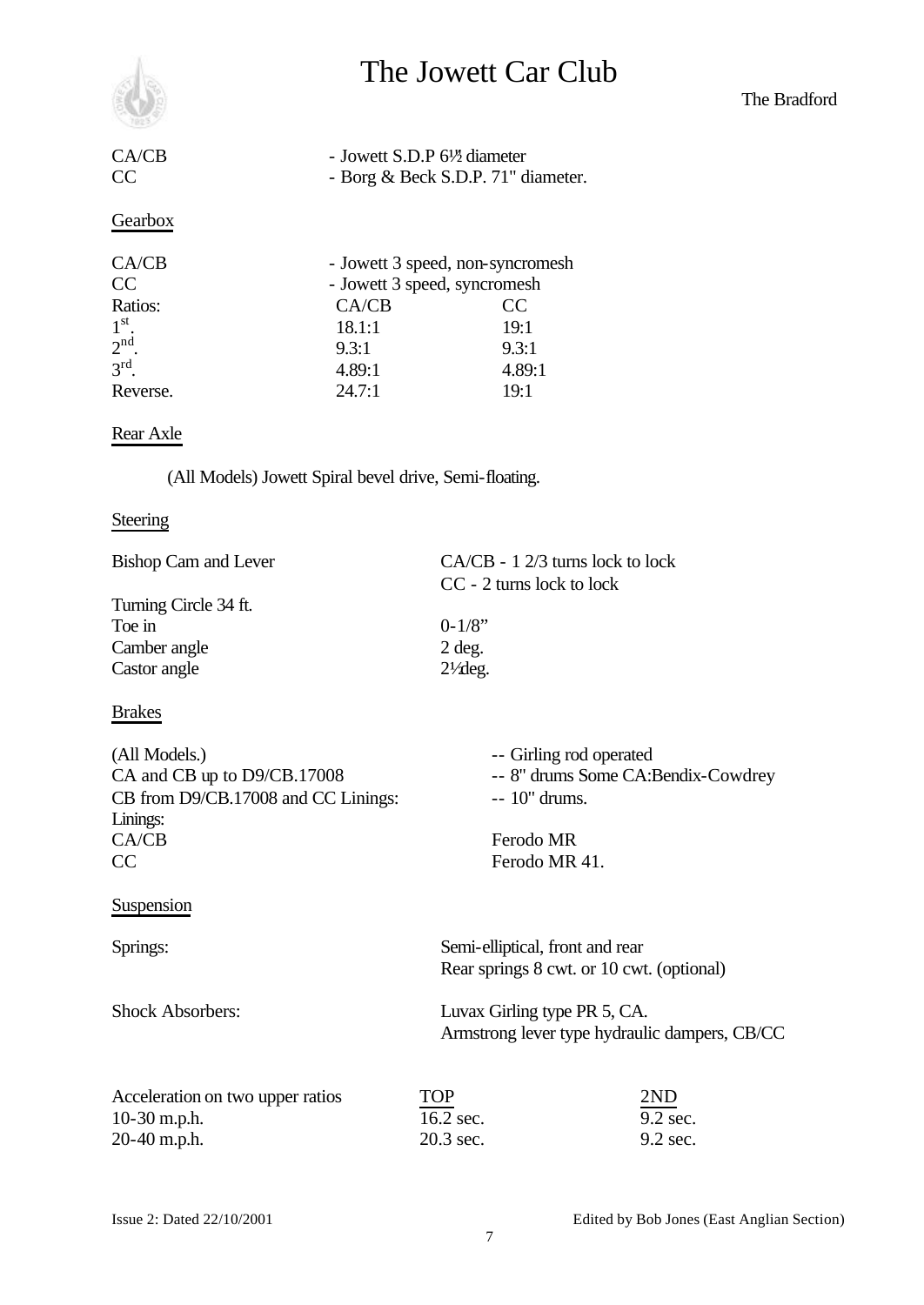

#### The Bradford

#### 30-50 m.p.h. 36.8 sec. 9.2 sec.

Acceleration through gears Maximum Speeds 0-30 10.4 see. Flying Quarter Mile 0-40 21.0 sec. Mean of 4 opposite runs 53.4 mph. 0-50 47.6 sec. Best Time 53.9 mph.

Fuel Consumption Speed in Gears 46 m.p.g. at a constant 20 mph. Max, speed in 2nd. gear 37 mph. 48 m.p.g. at a constant 30 m.p.h. Max. speed in 1st. gear 19 mph.

33 m.p.g. at a constant 50 m.p.h. Weight Unladen kerb weight 17 cwt. Front/Rear distribution 45/55 Weight as tested (laden)  $20\frac{1}{x}$  wt.

Hill Climbing (at steady speeds) Max. Top gear speed on  $1 \text{ in } 20$  33 m.p.h. Max. gradient in Top gear 1 in 13 Max. gradient in 2nd gear 1 in 9

Standing Quarter Mile 28.5 sec.

40 m.p.g. at a constant 40 m.p.h.

Brakes at 30 m.p.h.

 $0.72$  g retardation (41 $/$ ft. stopping distance) with 100 lb. pedal pressure. 0.64 g retardation (47 ft. stopping distance) with 75 lb. pedal pressure. 0.44 g retardation (68 ft. stopping distance) with 50 lb. pedal pressure. 0.21 g retardation (143 ft. stopping distance) with 25 lb. pedal pressure.

| Performance factors (at laden weight as tested) |  |  |
|-------------------------------------------------|--|--|
| Piston area                                     |  |  |
| Brake lining area                               |  |  |

 $15.0$  sq.in. per ton 85 sq.in. per ton Specific Displacement 1,920 lt: per ton mile.

#### **Gearing**

15.3 m.p.h. in Top gear at 1,000 r.p.m. Piston Speed (57.3 m.p.h.) 2,500 ft. per min.

Price £475. plus P.T. £265.7.6. Total £740.7.6.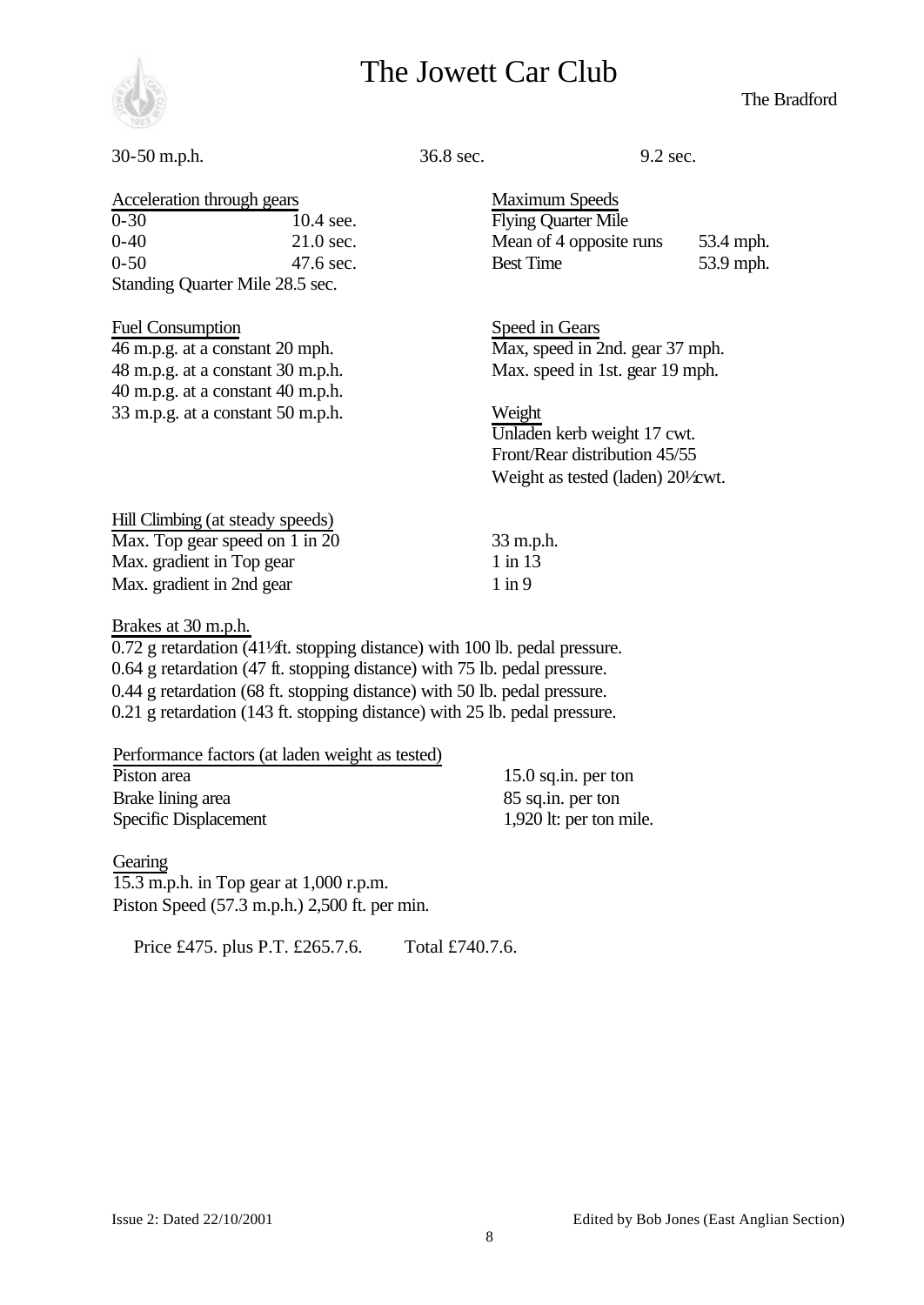

The Bradford

### GUIDE TO MODEL IDENTIFICATION

#### Engine Number

This is stamped on a brass plate fastened to the right hand side of the timing case.

#### Chassis and Body Numbers

These are stamped on a plate, fixed to the scuttle, on the right hand side.

Sample Number D9/CB.20274

This denotes a commercial vehicle of the second series, manufactured in 1949 thus: -

 $D = 4$  $9 = 9$  $C =$ Commercial vehicle  $B =$  Second series  $20274 =$  Individual vehicle number.

The series A, B, and C denoted the first, second and third respectively. A fourth series, the CD was to have been introduced but never went into full production.

### MAINTENANCE & LUBRICATION

Lubrication:

The following lubricants are the latest to be recommended by the manufacturers, and supersede all previous recommendations.

Engine and Gearbox, General Lubrication, e.g. door hinges, locks etc.

| <b>Climatic</b><br>Conditions.     | Wakefield             | Duckham's Esso |             | <b>Prices</b> | Shell                                            | <b>Mobil</b> | <b>Filtrate</b>                  |
|------------------------------------|-----------------------|----------------|-------------|---------------|--------------------------------------------------|--------------|----------------------------------|
| U.K. All year                      | Castrol XL            | N.O.L.30       | Essolube 30 |               | Energol X100 SAE 30                              | Mobile-oil A | Medium Filtrate<br><b>SAE 30</b> |
| Overseas<br>Over $90^{\circ}$ F.   | Castrol XXL N.O.L. 40 |                | Essolube 40 |               | Energol X100 SEA 40 Mobile-oil BB Heavy Filtrate |              | <b>SAE 40</b>                    |
| $20^{\circ}$ F. - 90 $^{\circ}$ F. | Castrol               | N.O.L. 30      |             |               | Essolube 30 Energol X100 SAE 30                  | Mobile-oil A | Medium Filtrate<br><b>SAE 30</b> |

|  |  | Rear Axle and Steering Box: |  |
|--|--|-----------------------------|--|
|  |  |                             |  |

| Wakefield | Castrol ST           |
|-----------|----------------------|
| Esso      | Esso Gear Oil 90     |
| Prices    | Energol SAE 90       |
| Shell     | Spirax 90 EP         |
| Mobil     | Mobilube CW          |
| Duckham's | Adcol N <sub>2</sub> |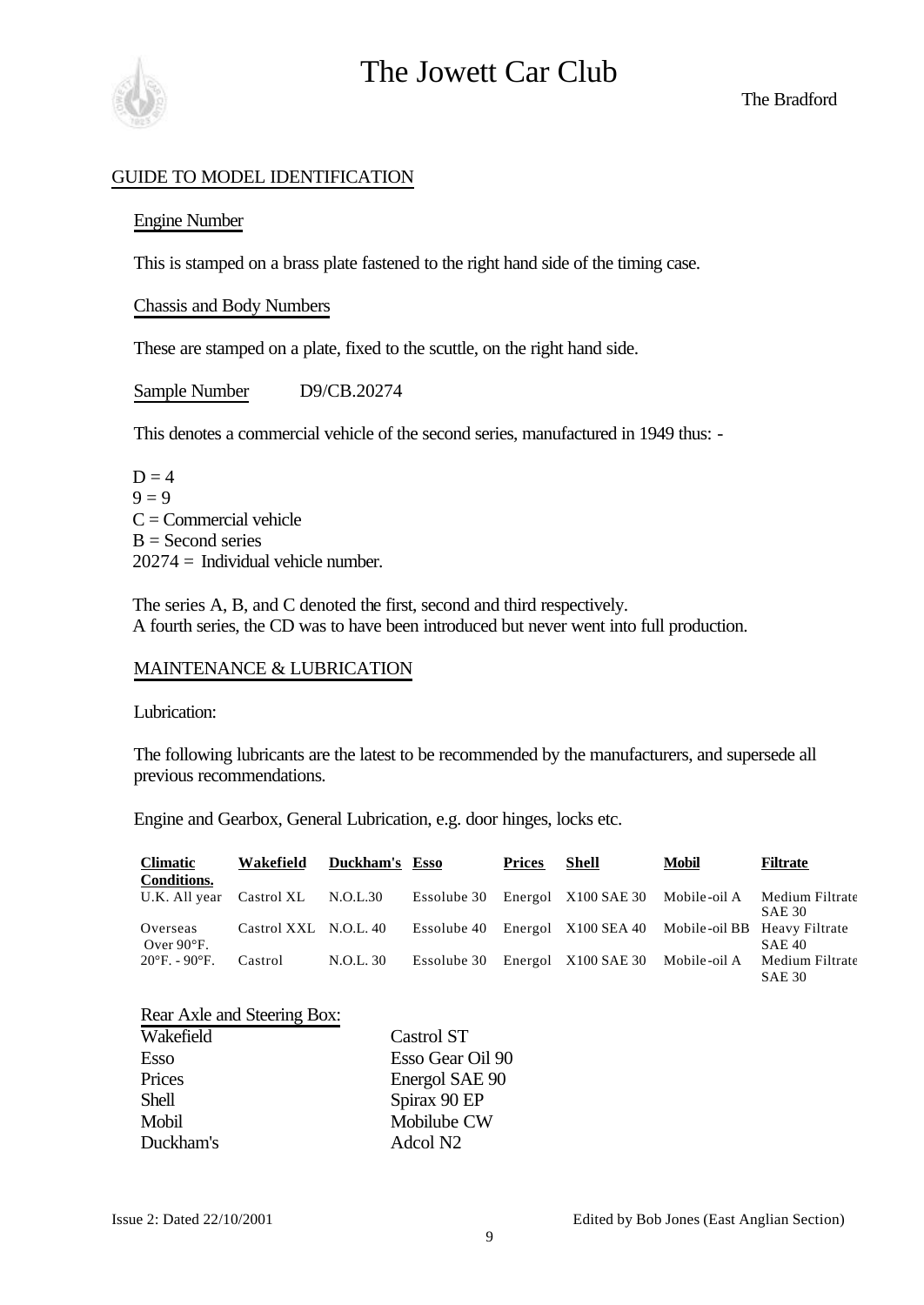

The Bradford

| Filtrate  | Filtrate Gear Oil SAE 90              |
|-----------|---------------------------------------|
| Grease:   | Chassis lubrication:                  |
| Wakefield | Castrolease Heavy                     |
| Esso      | <b>Esso Grease</b>                    |
| Prices    | Belmoine C                            |
| Shell     | Retinax R.B. Grease                   |
| Mobil     | Mobil Grease 4                        |
| Duckham's | Adcol HBB                             |
| Filtrate  | High Pressure Filtrate Solidified Oil |

#### Shock Absorbers:

CA - Special LUVAX Piston type Fluid CB/CC - Armstrong Super Thin Fluid.

Use of Colloidal Graphite:

There is no objection to the use of Colloidal Graphite in Bradford engines and gearboxes, after the running-in period has been completed.

#### Guide to Maintenance:

| Every 100 miles                | Check level of oil in engine, and water in radiator.                                                                                                                                                                                                                                                                                                         |
|--------------------------------|--------------------------------------------------------------------------------------------------------------------------------------------------------------------------------------------------------------------------------------------------------------------------------------------------------------------------------------------------------------|
| Every 500 miles                | Replenish oil in steering box.<br>Grease 14 nipples (LHD 15), i.e. Swivel pins, brake compensators, etc.                                                                                                                                                                                                                                                     |
| Every 1,000 miles              | Check oil levels in Gearbox and back axle.<br>Oil brake and clutch pedal linkages, adjust brakes if required.<br>Top up battery, check tyre pressures.                                                                                                                                                                                                       |
| Every 3 000 miles              | Lubricate distributor. (CC: change oil filter element)                                                                                                                                                                                                                                                                                                       |
| Every 5,000 miles              | Drain engine oil, wash sump filter in paraffin, and replace with clean oil.<br>Drain gearbox, and refill.<br>Drain rear axle, and refill.<br>Replenish fluid in shock absorbers.<br>Grease Hubs.<br>Lubricate trafficators.<br>Inspect distributor contact breaker.<br>Take up any slack in timing chain.<br>Check valve clearances and adjust if necessary. |
| Every 10 000 miles<br>(Yearly) | Lubricate dynamo.                                                                                                                                                                                                                                                                                                                                            |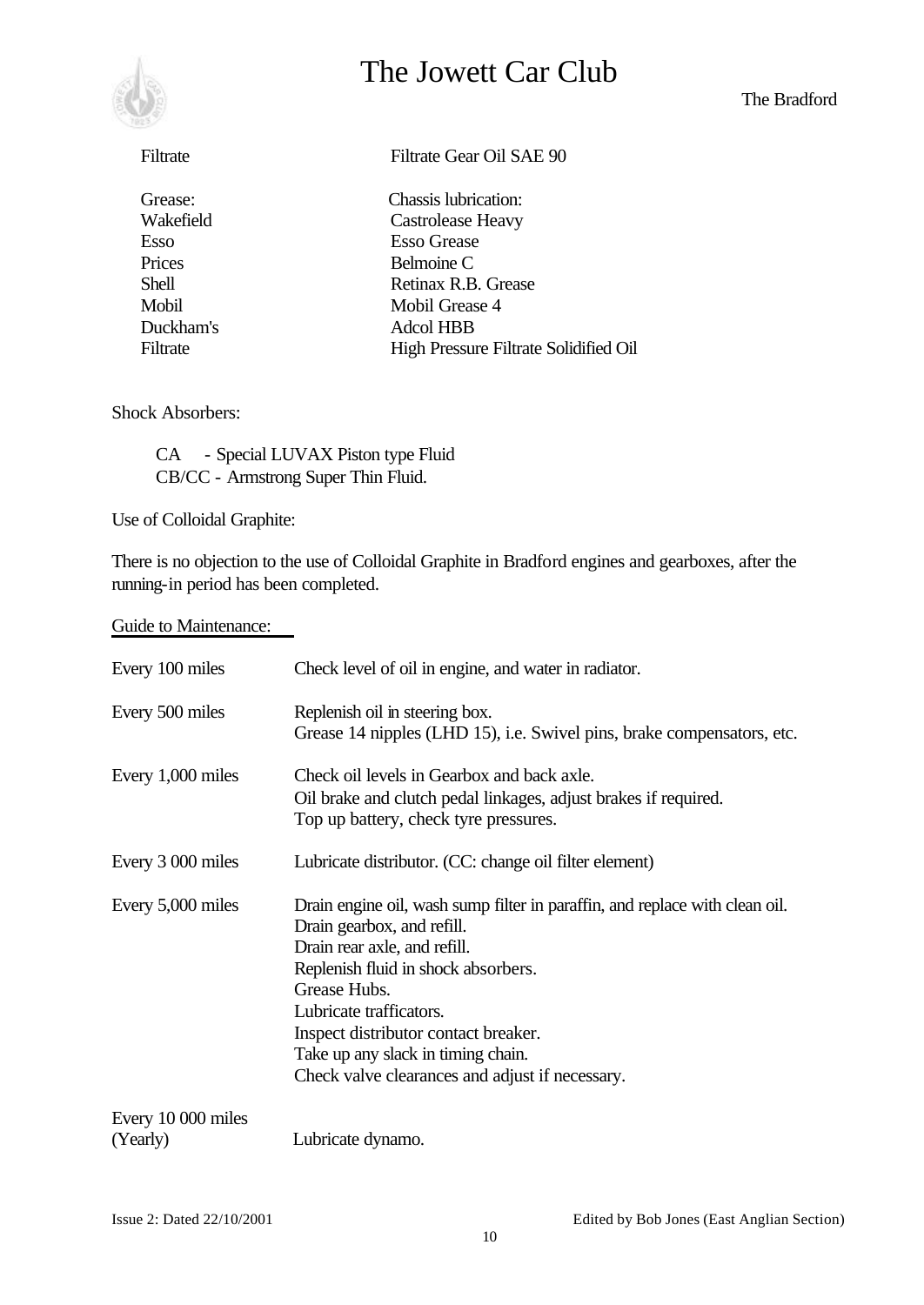

The Bradford

#### Inspect dynamo and starter brushes and commutator

#### CAPACITIES & CLEARANCES & TORQUE SETTINGS

| Capacities:      | Engine Sump<br>Gearbox<br>Rear Axle<br>Radiator<br>Petrol Tank                                                                                                           | $4\frac{1}{2}$ pints<br>11/pints<br>1 pint<br>12 pints<br>6 gallons                                                                               |
|------------------|--------------------------------------------------------------------------------------------------------------------------------------------------------------------------|---------------------------------------------------------------------------------------------------------------------------------------------------|
| Clearances:      | Distributor points<br>Plug Gap                                                                                                                                           | $0.010 - 0.012$ in.<br>$0.020$ in.                                                                                                                |
|                  | <b>Tappets</b>                                                                                                                                                           | $0.006$ in. (all) COLD                                                                                                                            |
| Torque Settings: | <b>Cylinder Base Nuts</b><br><b>Connecting Rod Bolts</b><br><b>Backplate Nuts</b><br><b>Cylinder Head Nuts</b><br><b>Timing Case Cover Nuts</b><br><b>Flywheel Bolts</b> | $3/8$ " BSF 33 lbs/ft.<br>$3/8$ " BSF 30 lbs/ft.<br>5/16" BSF 25 lbs/ft.<br>3/8" BSF 42 lbs/ft.<br>5/16" BSF 21 lbs/ft.<br>$3/8$ " BSF 33 lbs/ft. |

When assembling these components, it is essential that the securing nuts and bolts are tightened with a torque spanner to the above

#### LUBRICATION

Oil Pump: The oil pump is situated submerged at the front of the sump and is driven by a skewgeared shaft from the camshaft. To remove the oil pump, remove the cover plate, and identify two blind holes threaded B.S.F. Screw two bolts into these holes, and tighten up to break the seal. The pump will then be drawn out

Loss of oil pressure: Fluctuation or loss of oil pressure is usually caused by air leaks on the suction side of the oil pump. With these complaints the following points should receive, attention.

- a) Fit of oil filter flange (sump filter) to crankcase. This must be airtight, and the use of liquid jointing compound is advised. Ascertain that the two, crankcase studs are firm.
- b) Fit of two external oil gallery plugs. These should also be treated with liquid jointing compound.
- c) Fit of oil pump into crankcase. A SLIGHT smear of liquid packing on the body and flange is advised. Do not apply excess or it will enter the oil ways.
- d) If the above points have been checked and have not rectified the trouble, check the fit of the timing chain adjustor pivot in the crankcase - there may be a leak, from the delivery side of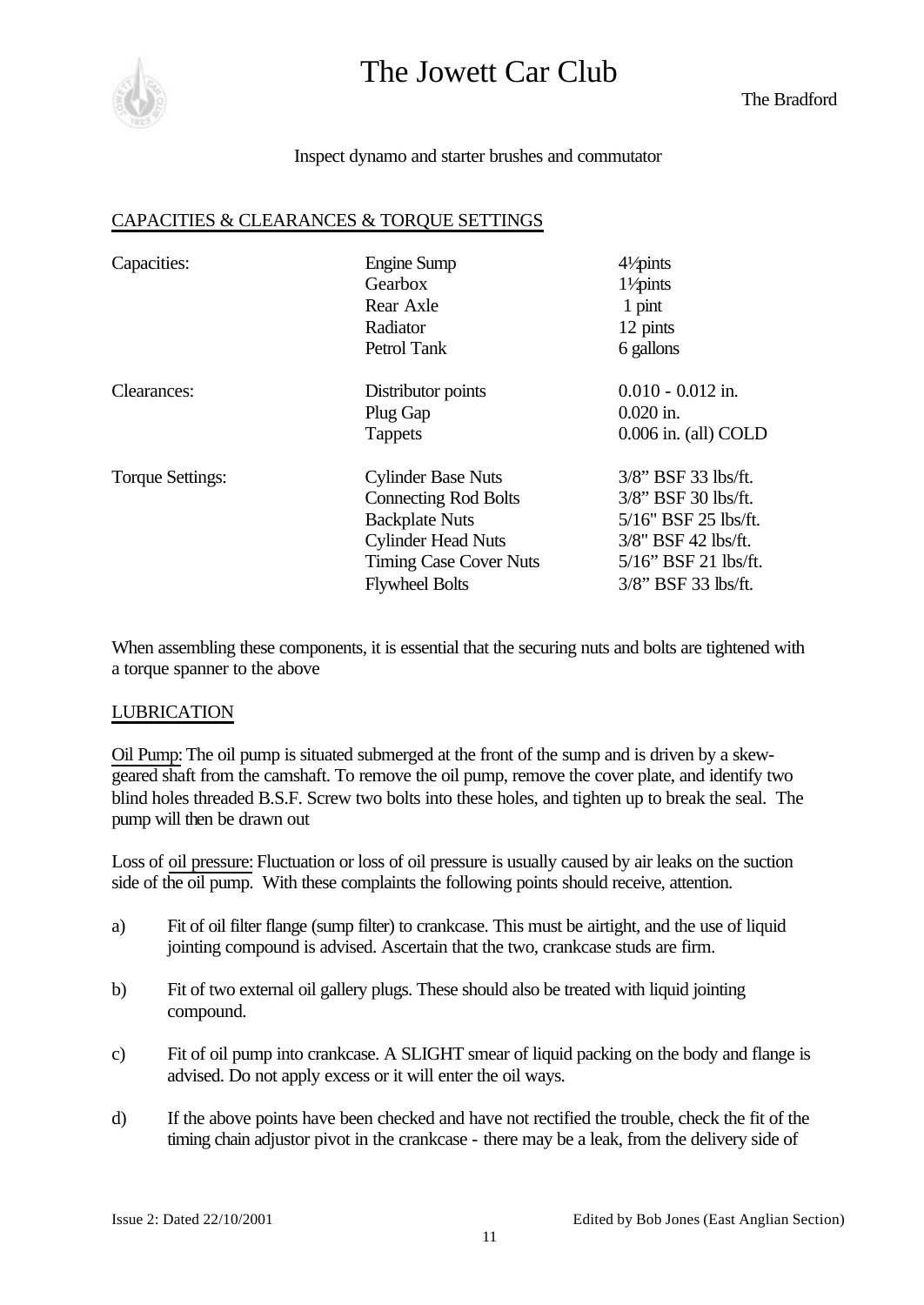

the lubrication circuit. The pivot can be checked by removing the timing cover, and if loose, can be tightened by turning the locknut from the front. If the head requires to be held it will be necessary to remove the offside cylinder and connecting rod.

e) Isolated cases of oil pressure loss occur when the sump oil filter becomes blocked with rag, usually after the loss of the oil filler cap. Rag used to close the filler will be sucked into the crankcase when the engine runs, and owners are warned not to use such methods even in emergencies

Rear Oil Seal CC: Prior to engine No EI/CC/31010 two types of rear oil seal were fitted to the crankcase the earlier one a thrower and scroll, the later an oil seal in an adaptor ring. The flywheel boss requires modification to take the later type of oil seal and adaptor ring, which is superior. The boss requires machining. Then remove the oil thrower ring from the bearing housing, and replace it with the adaptor ring and oil seal (i.e. remove Part No 7601) replace with Nos 7823 and 50838.

Fitting Oil Filter CB: On early models the cork float of the oil level indicator may be damaged by the removal of the sump filter if the oil level falls. To prevent damage, it is necessary to hold the wire of the float up while the filter is removed. On later models the oil float is prevented from dropping so low, and no special precautions are necessary.

Dipstick: The Oil Level Indicator assembly on CB models after Engine No D8/CB/16319 was replaced by a conventional dipstick, Part No 6578.

Oil Relief Valve Plunger: On CC models there are two versions of the plunger both carrying the same part number  $(2009 \times 6)$ . The standard part had four holes drilled radially round the skirt, the alternative part had two groups of four holes similarly drilled. Both are interchangeable.

Oil Leak at Distributor Mounting CC: In case of oil leaks from this point and provided the crankcase breather valve is fully operational remove the distributor and fit two rubber sealing rings to the shank in the groove. The rings are Part No 50629 and it was intended lo replace two rings with one Part No.CC 7984.

### FRONT AXLE, SUSPENSION & STEERING

### FRONT AXLE

The adjustments possible to the front axle consist only of wheel alignment. When correctly set the front wheels should be parallel or should have a slight "toe-in" of up to 1/8" measured at the height of the hub at the wheel rims. To adjust, slacken off the nut on the locking sleeve on the right hand end of the track rod (left hand end on LHD models), and uncouple the track rod from the steering arm. Screw the adjustable end along the track rod until the correct adjustment is achieved, and replace.

#### STEERING

The Steering Gear is of the Bishop cam and lever type, and requires periodic lubrication of the box, using the appropriate oil, and the felt bush at the top of the column, just beneath the steering wheel boss, oil this lightly.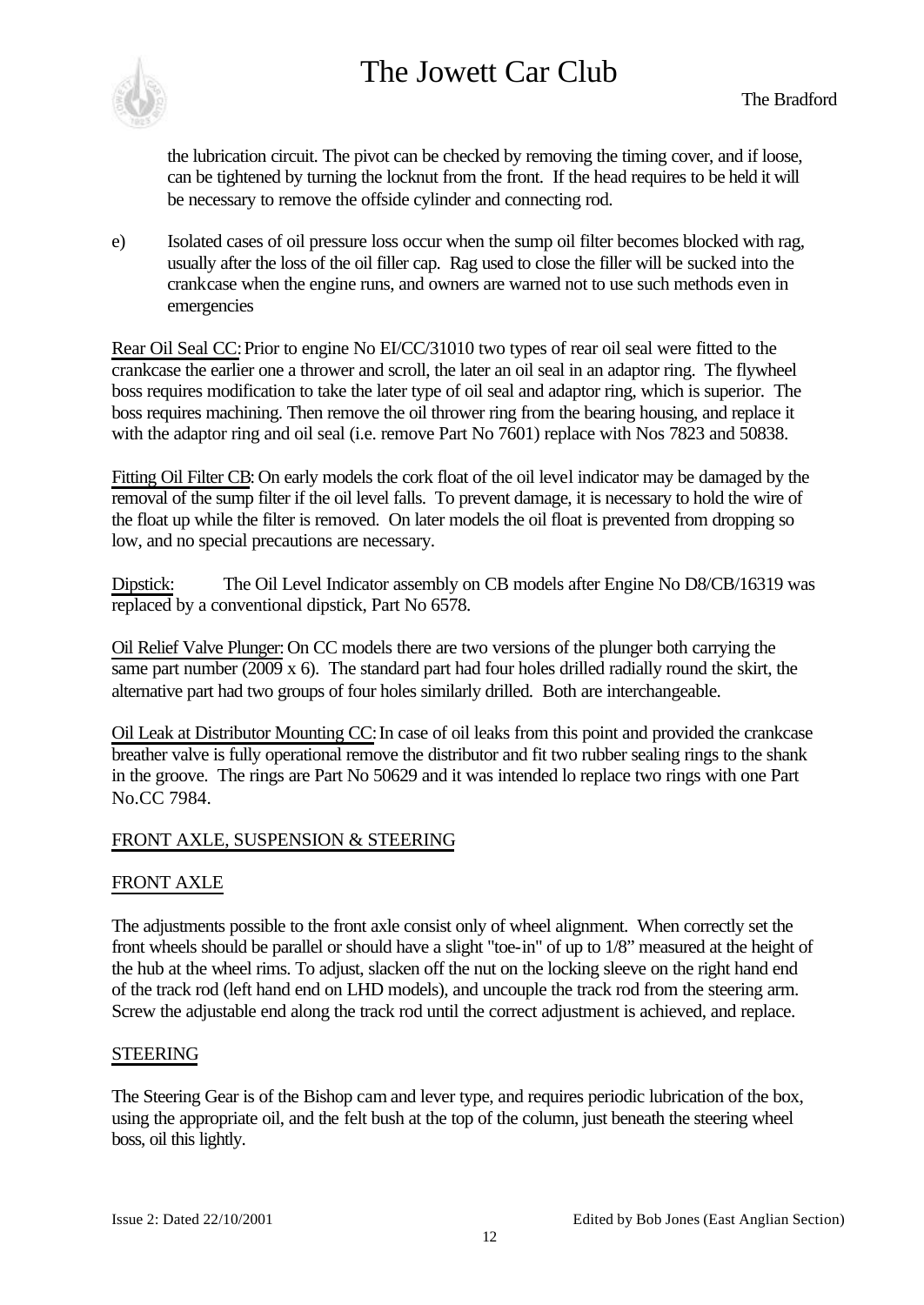

On CA and CB models, adjustment for wear was by shims between the side-plate and the steering box housing, which when removed, pressed the follower further into mesh with the cam. Shims are of two thicknesses  $0.003$ " and  $0.005$ ". Movement of more than  $\frac{1}{2}$  on the steering wheel indicates excessive play and shims should be removed one by one until the play is eliminated. It should be noted that wear takes place more in the centre of the cam than at the two extremes, care should be taken to ensure that the full range of wheel movement is obtained after adjustment.

On CC models, a modified side plate was fitted, having a grub screw, fixed by a locknut, which bears on the end of the follower. Adjustment is made by slackening the locknut and screwing in the grub screw until play is eliminated on full lock.

Castor and Camber Angles: Castor angle is incorporated in the design of the road springs and is  $2\frac{1}{2}$ . Camber angle is allowed for in the layout of the stub axle and is  $2^{\circ}$ .

Steering Wobble: This may be experienced even if the steering gear seems to be in good order and without perceptible signs of wear. In such cases a cure may be effected by fitting tapered wooden packings between the front axle and the road springs. The taper should be from 3/8" down to zero and should be fitted with the 1/8" end to the front. Some cars suffer from excessive castor and in such cases the wedges should be reversed.

### BRAKES

Adjustment of brakes, CA (Bendix-Cowdrey) fitted until July 1946

The brakes are fully compensated with mechanical operation, and adjustment for wear is made at the wheels. The need to adjust the brakes is apparent when the pedal movement is within 2" of the floorboard or if braking is unequal.

To adjust the brakes, release the handbrake and tighten each brake shoe adjuster as far as it will go without forcing, in a clockwise direction. Then slacken back each one, six notches or clicks. Always make adjustments with the drums cold.

### Adjustment of brakes CA (Girling) CB and CC:

These brakes are also fully compensated with mechanical action and similarly adjustment is made at the wheels. The need for adjustment is apparent when the pedal movement is within 2" of the floorboard or if braking is unequal.

To adjust the brains, release the handbrake, and tighten each brake shoe adjuster as far as it will go without forcing in a clockwise direction. Then slacken back each one, one or two clicks and check the free movement of each wheel. Always make adjustments with the drums cold.

#### Uneven braking:

If the vehicle has a tendency to pull to one side, it does not necessarily mean that adjustment is incorrect. It may be caused by a seized part and grease liberally. It may also be found that oil from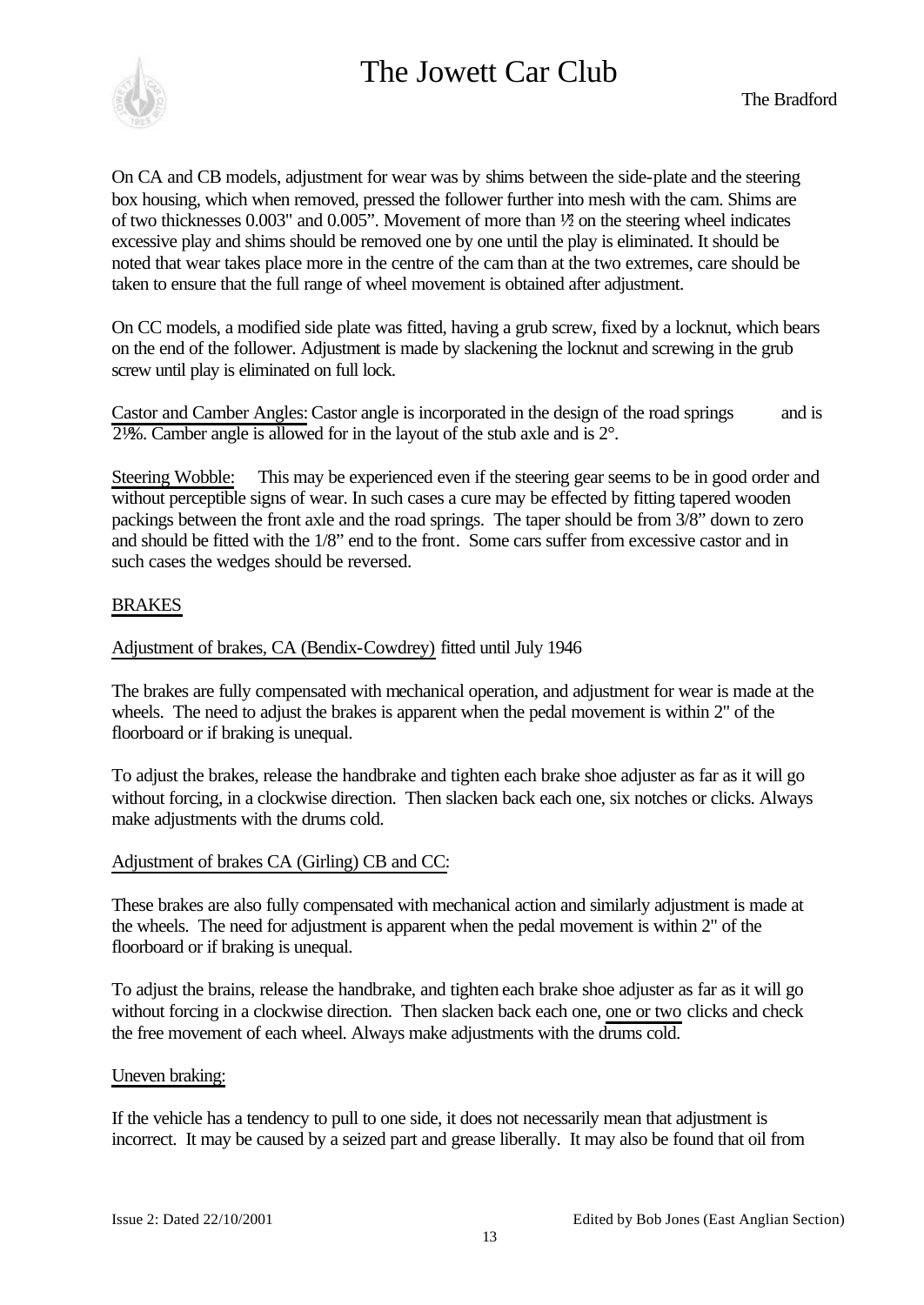

the hub bearings has been thrown on to the, brake shoes. Replace any oiled shoes with new ones: they cannot satisfactorily be cleaned.

#### Seized Hub Expanders:

If these are found to be "sticky" they should be dismantled cleaned and reassembled with "white grease".

#### Setting of Compensators:

The transverse rods should be adjusted so that tire front and rear axle compensator steel arm to which the fore and aft brake rods are attached, gives the maximum leverage when the brakes are applied. The maximum leverage is when the arm is at an angle, of 80°-90°. On no account should the arm be allowed to go beyond 90°.

The bronze arm should be parallel with the fore and aft brake rods when the transverse rods are correctly adjusted. If either of the transverse rods is too long or alternatively too short, the bronze arm will not be parallel with the fore and aft rods.

The fore and aft brake rods should then be adjusted so that the centre compensator levers are central. This can be tested by disconnecting the rod to the front axle and verifying that the rear brakes operate, when the brake pedal is applied. Reconnect the front rod, disconnect the rear rod and verify that the front brakes operate.

NOTE:Adjustments on brake rods should only be taken up when the expander units are "right off".

### Movement of Expander Units:

The expander units of Girling brakes must be free to slide on the backplate if full bracing force is to be maintained. The expander unit studs pass through slotted holes in the backplate and are retained with Simmonds nuts. These nuts should be tightened down to their fullest extent and then slackened back until the expander unit can move freely.

### BODY

The Bradford's basic problem is the wooden cube-frame, which sits on the chassis and is jointed into the main body sides by tongued-and-grooved joints. The chassis does not support these joints because the outriggers are too short, and consequently when the joints rot there is nothing else to support the main body frame. It drops in a similar way to, an oversize top hat. When looking for this trouble, open the, back doors and look at the back edge of the floor. You may find that the chassis is pushing up through the floor. If this is the case, the best way is to reconstruct the body as follows: -

Support the body very carefully and then remove the floor, which originally were 3/8" ash tongueand-grooved boards. This will expose the wooden sub-frame. You should now see that the chassis outriggers need lengthening. The best thing for this is 1/8" angle iron or Dexion. Replace the old sub-frame with ash or oak. The easiest wav to relay the sub-frame is half lap them at the crossing points, creosote and screw them together. Then instead of cutting new joints to lap them into the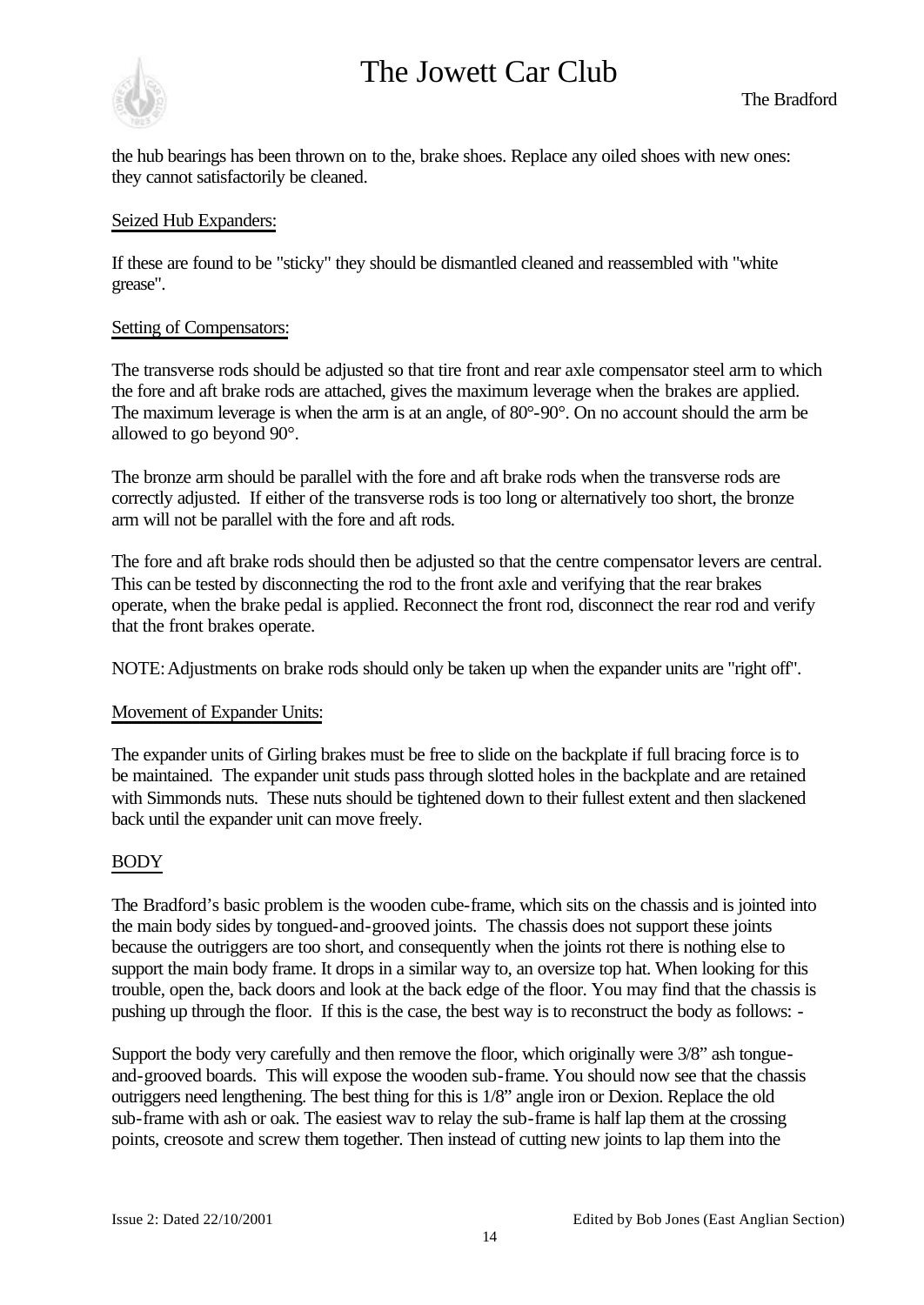

body sides, butt them. Support with the angle iron going, from the chassis right out, to the aluminium side panel underneath the original outrigger. Fix a coach bolt through and tighten up on all six outriggers. Slowly the body will come up to its original height. When renewing the floor, use two sheets of 3/8" plywood and join them in the middle, unfortunately one standard sheet is not 1arge enough.

Bonnet: If the vehicle has been standing out for a long period, the bonnet tends to rust and when opened, rips the hinge off completely. The best cure is to free the hinge and replace the steel hinge pins with brass ones. The best prevention is to oil the hinge regularly.

Service Bulletin Item No.4 - Rectification of Water Leaks on Mouldings July 1946.

Leakage into the body may occur through faulty panel joints. These are weather proofed with sealing cement and covered with closed down mouldings, fixed in position with serrated nails.

To eliminate this trouble remove the moulding from the body panel and apply Bostik or any other good weatherproof cement evenly between the panels.

Whilst the jointing, is still tacky an entirely new moulding must be affixed and closed down in position.

Service Bulletin Item No. 7 - Rectification of Water Leaks on Indicator July 1946. The trafficator metal housing has a depression at the base of the indicator arm, it is here that water collects and finds its way into the body of the vehicle.

The application of a small pad of weatherproof cement in this depression will effectively seal any leakages. Care being taken to ensure free movement of the indicator arm.

### FUEL SYSTEM

Fuel is supplied by an AC mechanical fuel pump, driven by a cam via the camshaft, to the carburettor. The action is completely automatic, but care should be taken to keep it free of dirt, and to ensure that all connections are tight, The pump contains a screen, or filter, which can be removed for cleaning by undoing the pump cover Wash in petrol, blow out with air to remove any dirt. When replacing ensure that it is located centrally and that the cover gasket is not broken. Check the petrol pipe for leaks at the unions.

The carburettor may require, re-adjustment after the first 500 miles running in, and this is done, by adjusting the air regulator screw and the throttle stop screw. The former enriches the mixture when it is turned clockwise (screwed in) and weakens when turned anticlockwise (screwed out). Make all the adjustments when the engine is at operating temperature. Increase the idling speed by screwing in the throttle stop, so that the engine runs evenly without hunting. Reset the throttle stop to give a suitable tick-over, and repeat the adjustment till the engine idles at a 3low speed. Ensure that the butterfly is in the fully closed position when adjusting the slow running.

The only other attention the carburettor will require is that of clearing any jets which nay have become blocked because of dirt in the petrol. Remove the bowl by undoing the two bolts,' and the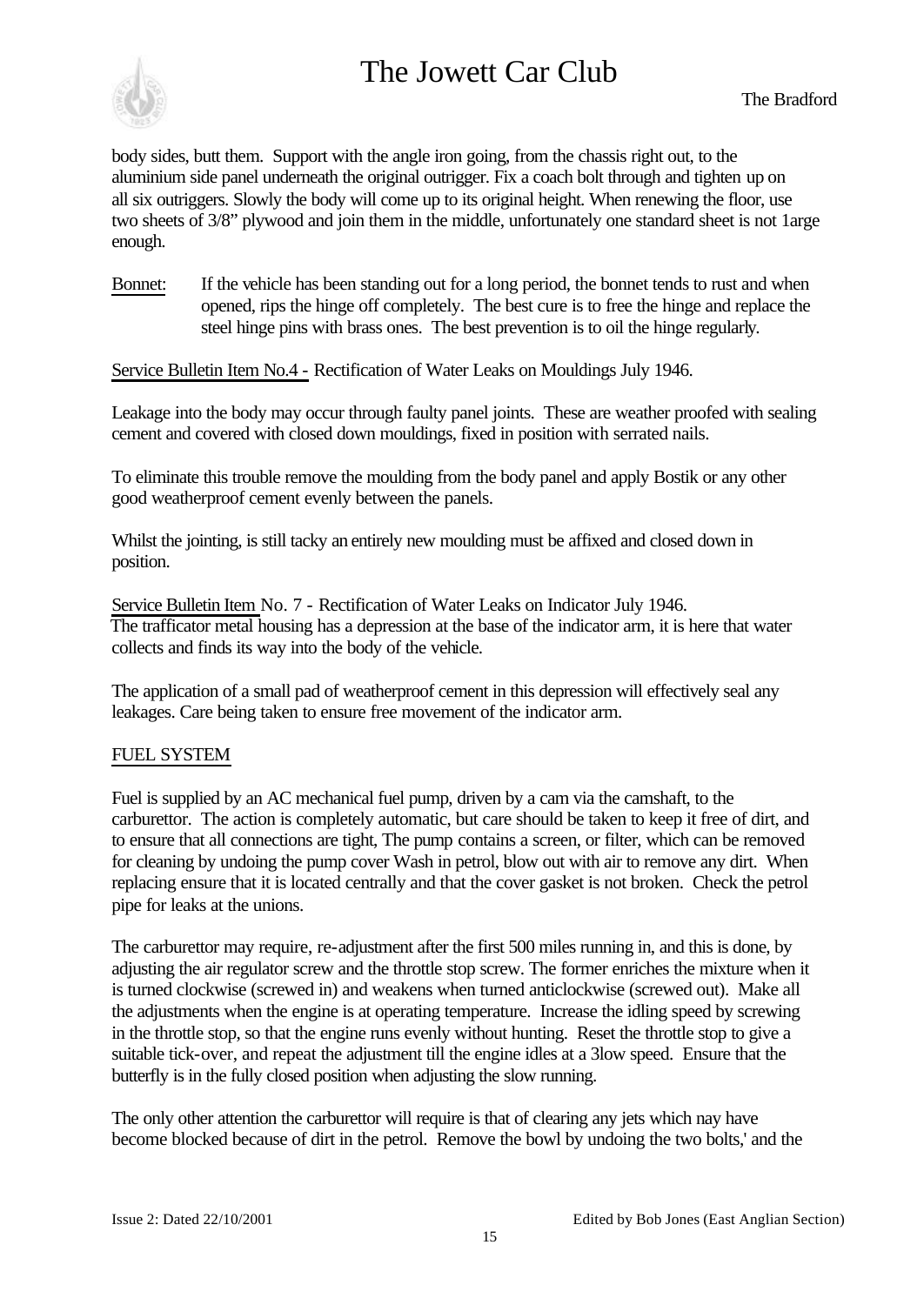

jets in its base can be undone by means of the squared end of one of the bolts The slow running jet can be remove. With a screwdriver when cleaning the jets do not pass anything through them. The recommended method is to wash in petrol and blow through with air alternately. Before replacing the jets, ensure that the bowl is thoroughly cleaned.

### **CARBURETTORS**

Spitting-Back: In extreme conditions the size of main jet should be increased to 95 and progression jet to 150 the choke screw being replaced with the extended type. Always set the slow running with the butterfly closed It may be possible by Maladjustment of the slow running, to obtain tick-over with the butterfly slightly open and this will increase the tendency to 'spit-back' by causing an excessive drain on the capacity well It will also increase petrol consumption

Service Bulletin Item .No, 66 September 1949 - Accelerator Linkage

A new type accelerator linkage with a flexible cable connection is being fitted from Engine No.D9/CB/22147.

The assemblies can be interchanged, but when fitting the new type linkage it will be necessary to fit a metal strip across the lower end of the hole in the scuttle dash through which the accelerator lever passes, to prevent the lever returning too far. It will also be necessary to extend the hole upwards approximately <sup>1</sup>/<sub>2</sub> and to fit a pull-off spring (7585) between the air intake securing bolt and the end of the carburettor throttle lever, which should be drilled for this purpose.

#### ENGINE REMOVAL

It is essential that the chassis steering cross-member is clear of the crankcase sump as the engine is being lifted.

The cross-member should be swung forwards and downwards, using the bottom front bolts as pivots (first release top front and rear and bottom rear bolts from cross-member). Alternatively the crossmember must be removed.

Fitting of stiffer engine mountings: Due to the adoption of a floating clutch mechanism, both front and rear engine mountings were redesigned. New and old type mountings are interchangeable, and the method of fitting remains the same.

### CRANKSHAFT AND MAIN BEARINGS

Removal of crankshaft: To remove the crankshaft, first remove the flywheel and crankshaft pulley. (CA/CB remove Woodruff key from rear taper, on crankshaft), Detach both cylinders and remove both connecting rods from the crankshaft. Remove the engine back-plate. On CC models this is facilitated by screwing in two BSF bolts into two extra holes in the back-plate to break the seal. With the crankshaft sprocket and its key removed, the crankshaft can now be extracted.

Main Bearings: These are press-fitted, the front into the crankcase the rear into the back plate. Care should be taken to ensure that the cut-out that prevents bearing rotation is properly engaged,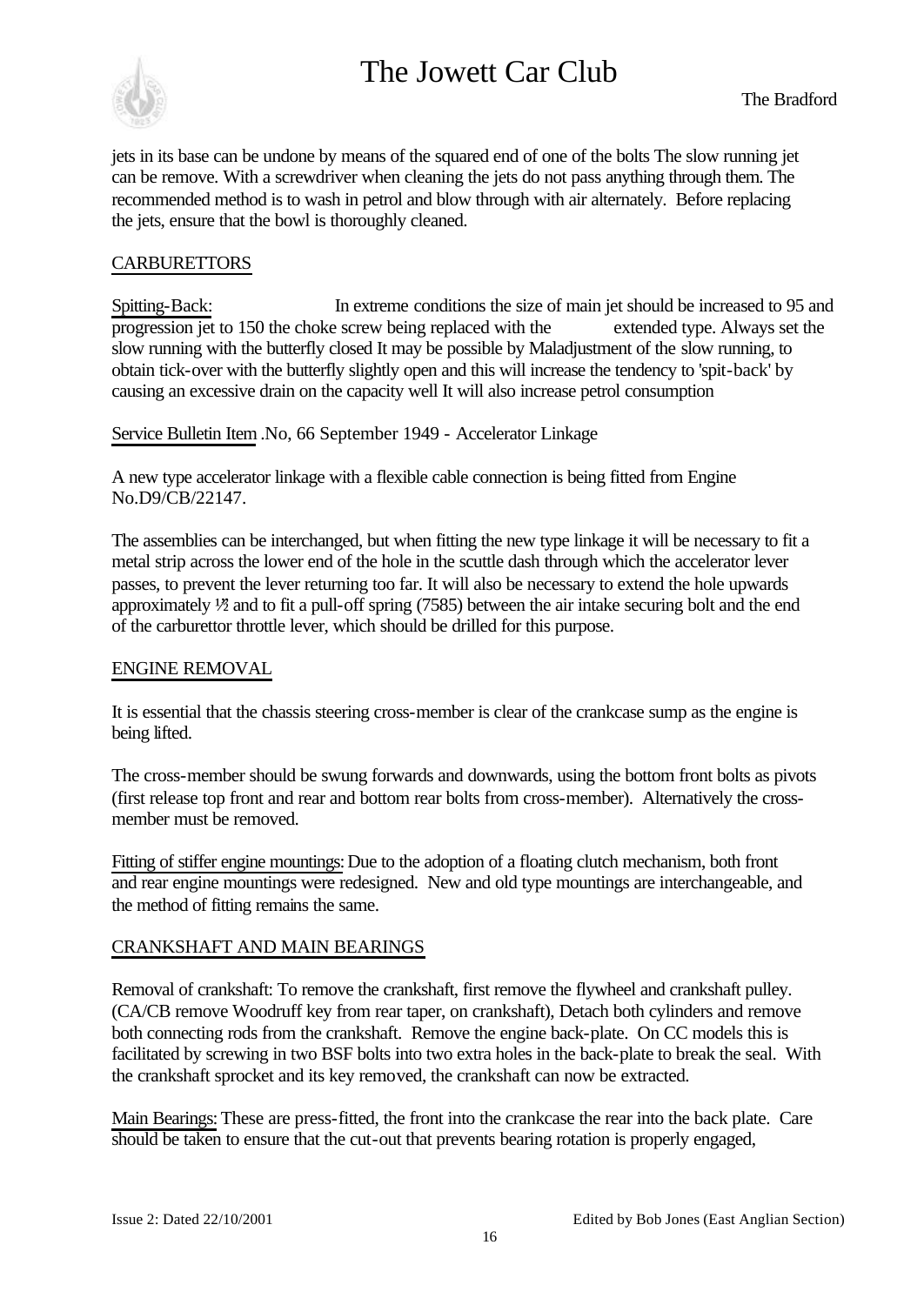

If the front bearing turns, it is possible to restrict the oil to the front big end bearing, which will fail. On CC models after No.E2/CC. 39605 the front main bearing and timing chain adjustor pivot were redesigned to minimise the chances of the bearing turning. The new bearing has a wider flange which engages on the timing chain adjustor pivot; there is no to locate the bearing. The rear bearing was not changed. Both bearings are made of aluminium with a 0.002" thick tinned bearing surface. When pressed correctly into the crankcase so that the oil- feed holes line up, the correct running clearance for the shaft is obtained. These bearings should not be line-bored or scraped.

### CONNECTING RODS AND BEARINGS

When replacing connecting rod bolts (B24) ensure that the length of the new bolt does not exceed 2.425" on CA/CB models only. The length of these bolts was originally 2.4875" and the crankcase was chipped to allow clearance but this practice was discontinued.

From Engine No.EO/CC.28470 a new type of connecting rod was fitted. The mating faces of the new connecting rods (Part No.7887) were serrated and care should be taken to keep these surfaces scrupulously clean to ensure accurate re-assembly.

#### PISTONS AND CYLINDERS

When re-assembling pistons ensure that the ring gaps are evenly spaced around the piston, and not opposite each other, prior to fitting the cylinder. When replacing the cylinder, thoroughly oil the bore and piston, and gently compress each ring into the cylinder.

Loose Cylinder Base Nut. The knocking noise produced by this fault may be confused with damage to cylinder bores, big-end bearings, main bearings and flywheel. The cylinder base and crankcase should be clean and free of distortion, and when assembling cylinders, every care should be taken to ensure that the base beds well onto the crankcase. These nuts should be checked and tightened if necessary when servicing. Do not over-tighten, and use internally sprung shake proof washers. TAPPETS AND VALVES

Adjustment of Tappets: CA/CB: Remove the valve covers, and rotate the engine until the corresponding valve of the opposite cylinder to that being adjusted is fully open. Hold the small nut, and slacken off the large one (ordinary right-hand thread). Insert 0.006" feeler, and adjust the gap to give a sliding fit. Hold small nut, and lock up the large one. The engine should be cold when tappet -adjustments are made.

Adjustment of Tappets: CC: Remove the tappet covers by unfastening the two finger nuts. The valves are of different design to the CA/CB valve assemblies but the same procedure applies to adjusting. Allow a gap of 0.006" and ensure that the engine is cold.

Dry Exhaust Valve Stem: CA/CB: The oil flow to the valve covers can be increased by fitting an Inlet Tappet Guide (2909 X2, RH; 2909 X3, LH) to the exhaust tappet with the oil feed hole to the bottom. This may give excessive oil feed when the vehicle is used for short journeys, and if this is the case the guide should be changed for the reverse hand, so that the oil hole is at the top. The oil flow to the valve covers should be at the rate of one teaspoonful, every  $1\frac{1}{2}$  hours (approx.)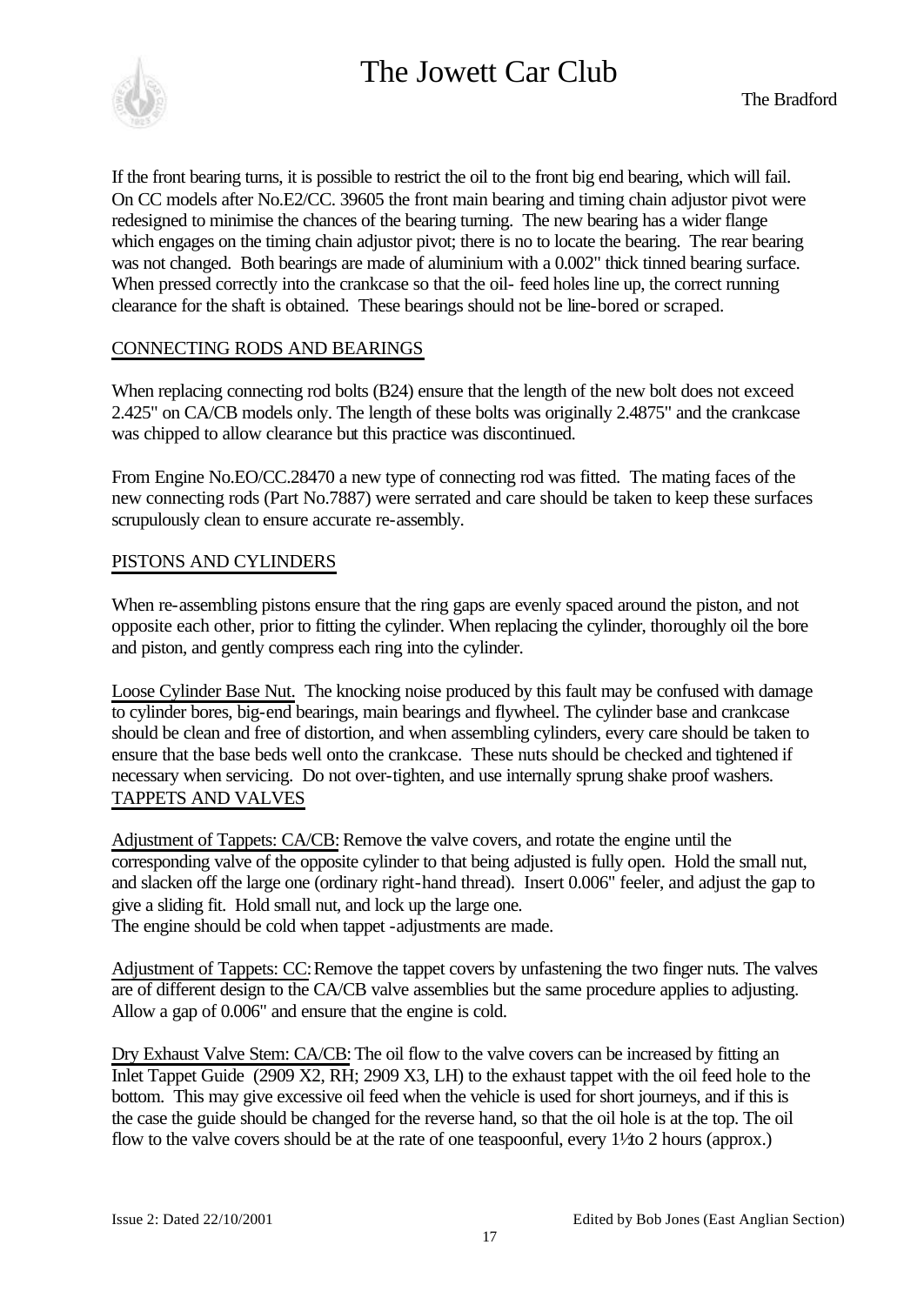

Indent on Tappet Heads; CA/CB: Tappet heads are hardened to Rockwell C42. Slight indent marks appear after a period of use, which have no detrimental effect. Replacement should only be considered if the marks are deep, or the tappets are excessively noisy with correct valve clearances.

Valve Guide Sealing Ring: CA/CB: A fibre-sealing ring (Part No.6444) was introduced to fit between the valve, guide collar and the cylinder block, to improve oil sealing. A sealing ring should be fitted when replacing valve guides. Care should be taken to fit the valve cover tubes as close to the cylinder block as possible to obtain the maximum advantage from this ring.

Excessive Wear on Valve Stems; CA/CB: If valve stem lubrication is adequate, the valve stem may be bearing on the side of the guide, caused by the ends of the valve springs not being square, or by wear on the top nut.

Valve Spring Fracture All models: The following may be the causes: -

- 1) Insufficient lubrication (CA/CB only)
- 2) Sticking or Dry Exhaust Valve Stem (for remedy, see above; CA/CB only)
- 3) Excessive wear in valve stems or guides.
- 4) Valve springs not seating square with the cylinder blocks.
- 5) Incorrect length of valve spring.

With the CA/CB type engine, it will readily be understood that lubrication to the valve assemblies is dependent on correct setting of the crankcase breather valve.

Lengths of Valve Springs; CA/CB CC Inner 61/64" (Pt.No.4608X8) Outer 13/16" (Pt.No.4608X9) (Pt.No.7544) 15/16"

Note: These measurements are Compressed lengths.

### CAMSHAFT AND TIMING GEAR

Valve Timing (All Models): (See Fig.2 for timing diagram). If replacement sprockets are fitted which do not carry the timing punch marks, the following procedure should be followed.

- 1. Fit new sprocket to Camshaft.
- 2. Turn crankshaft to T.D.C. position.
- 3. Set No. 1 inlet valve clearance to 0.012", with.No.2 cylinder's inlet valve fully open.
- 4. Turn the camshaft clockwise (view from front of engine) until the inlet valve on No. l cylinder is just about to open, i.e. until the 0 .012", gap is just eliminated.
- 5. Fit the timing chain in this position, and recheck timing.
- 6. Reset valve clearance to 0.006" before running the engine.

Note: To obtain the best positioning of the camshaft sprocket, it may be necessary to fit the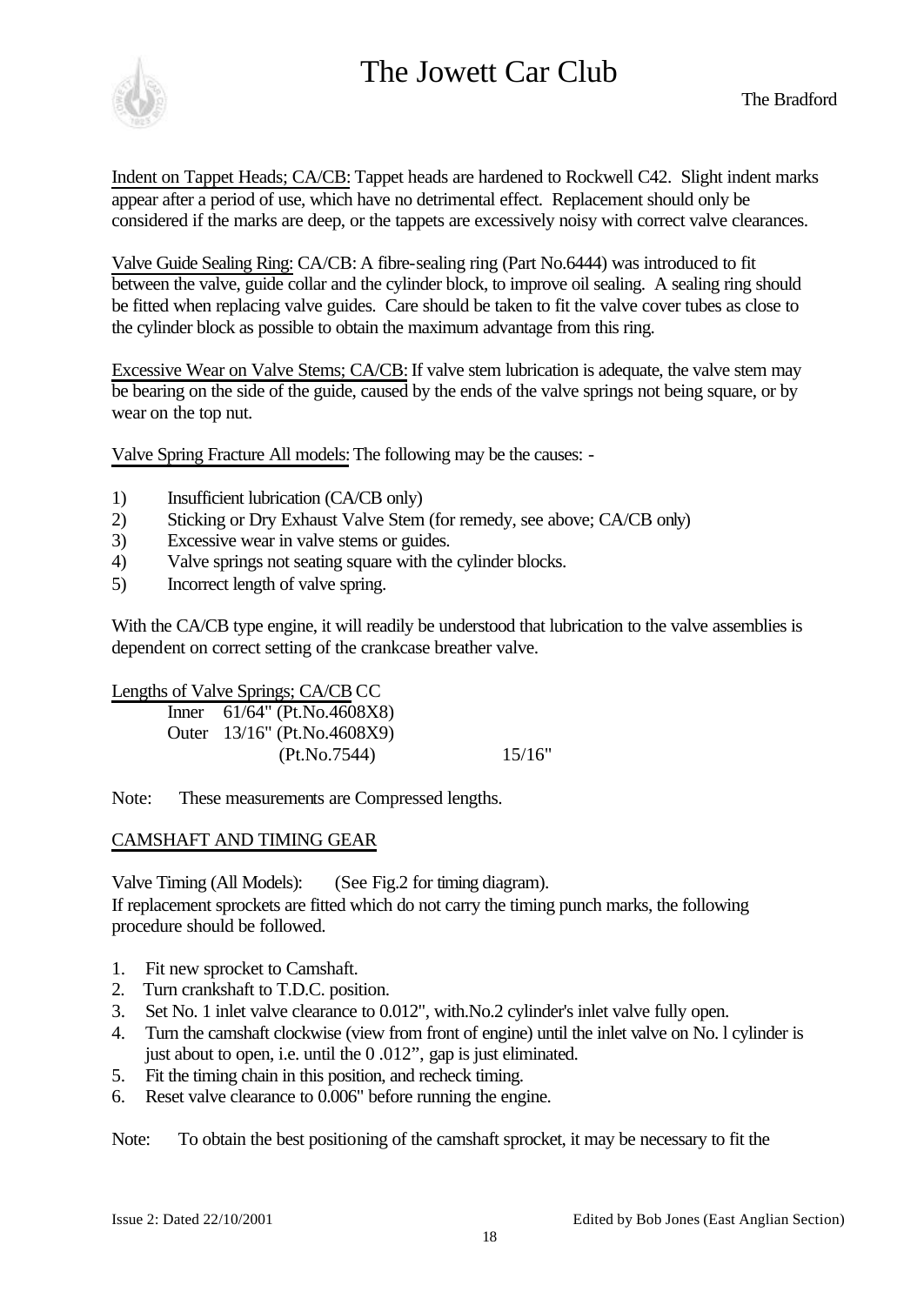

sprocket to the camshaft last, before fitting the timing chain, it will of course be more difficult to turn the camshaft without it.

Removing Camshaft (All models). Before removing the camshaft, remove the cylinders (or prop all the valves open). Remove the timing cover and timing chain. Loosen the oil pump and withdraw it front the sump, far enough to allow the drive shaft to be disconnected. Remove the camshaft sprocket and distributor. Release the two nuts holding the front camshaft bearing to the crankcase, and withdraw the shaft and bearing complete. If the front bearing is a particularly tight fit, remove the flywheel, engine backplate and rear camshaft bearing locking screw. Punch the oil retaining disc in the rear bearing to make it concave, loosen and remove, using a soft drift, tap the camshaft out forwards.

Changing Camshaft Bearings: The new bearing should be a tight fit in the crankcase. They should be reamed out to suit the camshaft, allowing 0.00075" clearance on the diameter. Reamer in line with a pilot bar, so that both bearings are strictly in line. Refit the oil-retaining disc, which is convex and has to be expanded to fit. To do this, put a steel bar of the same diameter as the camshaft journals into the bearing space from the front, so that the bar ends level with the recess in the Bearing. Flatten the disc against the bar using two hammers. Apply liquid packing to obtain an oil-tight joint. Then remove the bar, the front bearing, and fit the front bearing on the camshaft. Fit the oil pump spiral gear against the shoulder on the camshaft, and check the end clearance between bearing and gear, (which should be 0.002"). Oil the camshaft journals, and fit the whole assembly into the crankcase. Finally, re-attach the oil pump drive, and fit the distributor.

Loose Camshaft Rear Bush: This, or a loose blanking disc can give rise to an unusual engine knock. The knock can be felt transmitted through the camshaft rear bearing locking screw on top of the crankcase. Tightening this screw may effect a temporary cure if the bush is loose. If the blanking disc is loose, this may be caulked with a long punch over the flywheel.

If the rear camshaft bearing is loose, and is discovered fairly soon after the symptoms occur, remove the locating screw, and drill a 3/16" hole to a depth of 1/8" to 3/16" into the bearing. Turn the end of the screw down to 3/16" for 3/16" of its length, preferably with a slight taper on the spigot. This may be effective, but in extremes cases only replacement of the bearing will effect a permanent cure.

Modified Timing Chain Adjuster CB: This consisted of a chain adjuster screw (Part No 7566) and a spring loaded adjuster rod (Part No.7565) fitted in place of the chain adjuster screw (Part No.6335) in engines before D8/CB/14460. Adjustment of both assemblies is the same, the new one providing finer adjustment. and both were interchangeable.

Timing Gear Adjustment CC: After Engine No.EO/CC/27543, the camshaft sprocket, camshaft, crankshaft sprocket and crankshaft pulley were redesigned, enabling the timing gears to be more accurately aligned by the insertion of shims between the crankshaft sprocket and its distance piece.

Starter Nose Fracture: Firing the engine before T.D.C. has led to fracture of the starter nose. It is imperative that ignition timing be set at T.D.C. and on no account before. The timing should be checked on both cams of the distributor.

Service Bulletin Item No.68 - Chain Adjuster Bush - September 1949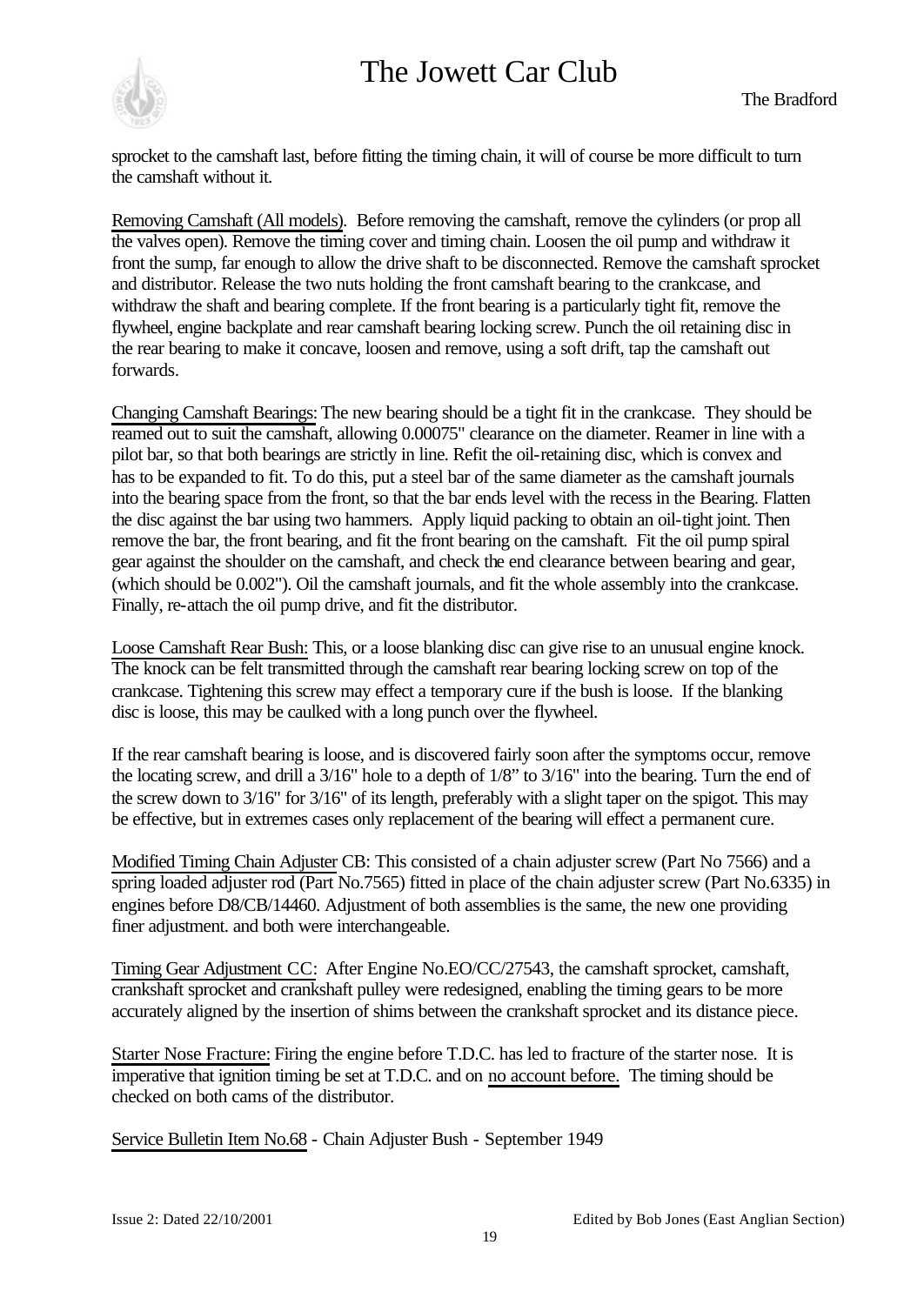

Further to bulletin Item No.58. From Engine No.D9/CB.22632, a rubber bush (7639) is being used in place of the double coil spring washer (DSW5) to tension the adjuster rod. The two parts are fully interchangeable.

### SPECIAL SERVICING POINTS - CC MODELS

Crankshaft and Main Bearings: Before E2/CC/39605 when bearings are fitted to the crankcase they should be line reamered to the following dimensions: -

Front.  $1.7505" + 0.0005"$ 

Rear: 2.251 - 0.0005"

Adjustment for end-float is made by the addition of shims to decrease, or their removal to increase. Shims are fitted between the rear main bearing and the thrust plates located in a recess in the bearing housing. Normal end float is 0.004 to 0.005 in. After E2/CC 39605, the bearings are of different design and should NOT be reamered or scraped.

Main Bearing Oil Seals: Both are press fitted, the front into the timing cover, the rear into the bearing housing, The rear seal should be fitted with the leading edge of the rubber insert forwards.

Flywheel: Location and fixture are by dowel and four 3/8" BSF bolts located by internal shake proof washers. Ring gear is shrunk on, and has 119 teeth. Maximum permissible run-out on the rear face is 0.004".

Pistons: When fitting replacement pistons, or connecting rods it is essential that the piston is accurately aligned to the cylinder bore. A satisfactory test may be made with feeler gauges between either side of the piston skirt and the face of the crankcase on both throws of the crankshaft.

Tappets: CC tappets are free to rotate in the crankcase, and are fully interchangeable. When removing tappet assemblies, it will be necessary to relieve the corresponding valve as well.

Valve Spring Compressor - CC (See Fig.!): To use the compressor proceed as follows. Obtain maximum tappet clearance. Place the compressor between the valve tappet body and the valve spring retainer, as shown. (It will be noted that the compressor is slotted to fit over the flats in the tappet body and that it should be fitted from on top, then turned over, so that if the split cotters are dropped. they will be caught in the tubular section). Rotate the engine till the tappet is lifted; this will compress the valve spring. The supporting wires will hold the tool in position till this operation is complete. Tap the valve head to release the split cotters if they have, not already fallen out. If it becomes necessary to replace a valve spring, it is suggested that a draw bolt be used through the valve guide, with suitable washers placed against the valve facing. The valve spring compressor can then be removed and the valve spring released.

To reassemble, the sequence of operations should be reversed.

Breather Valve Modification: It is essential to prevent external oil leaks, particularly tappet oil leaks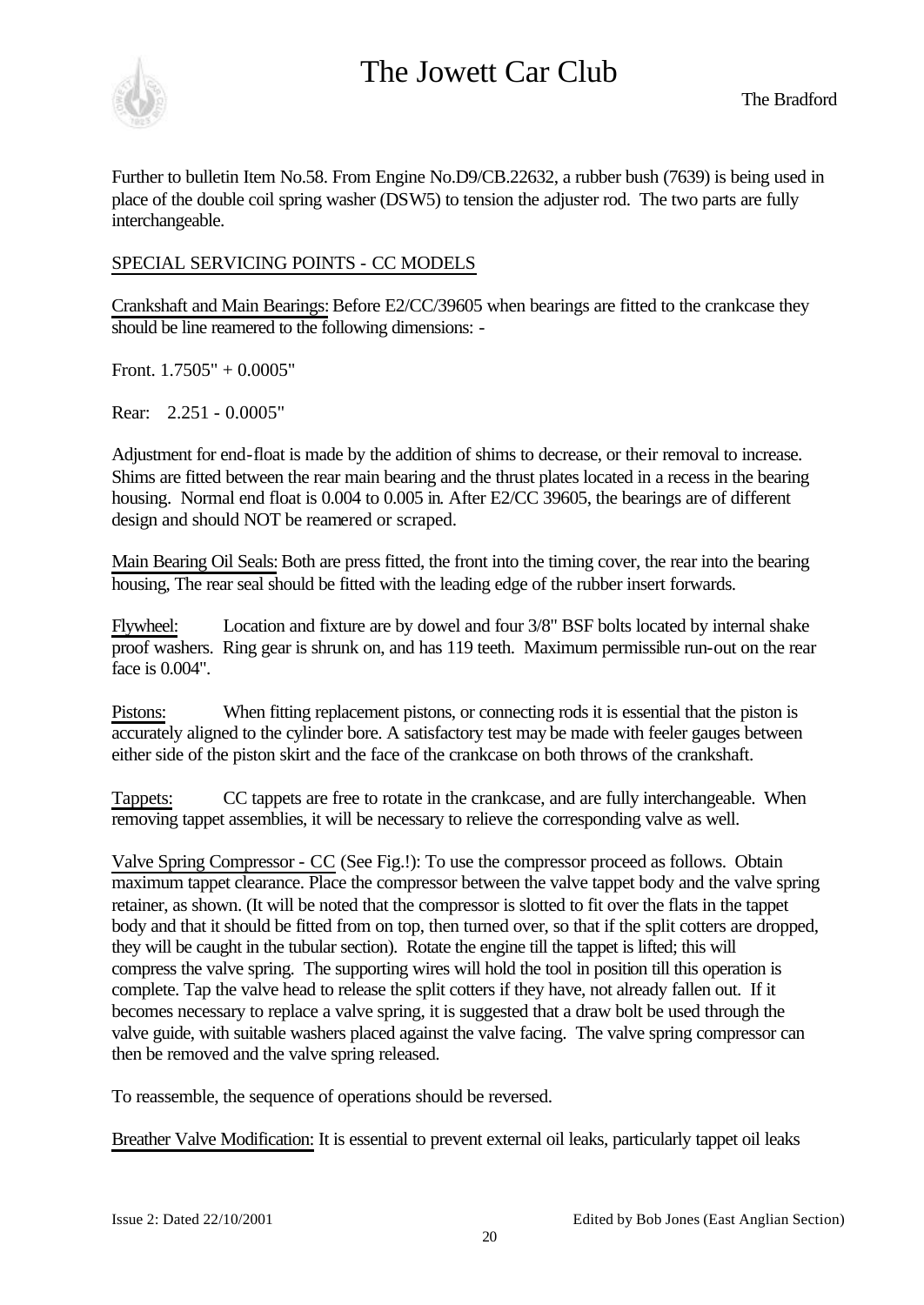

for the breather valve to operate efficiently. When properly adjusted, the valve is inclined to be noisy. This noise can be overcome by flattening the end of the Breather Pipe to a fish-tail with a 1/16" gap. On no account should the breather valve be adjusted to reduce noise, or its efficiency will be impaired.

CC Breather Valve: Front Engine No.E2/CC.40625, a modified breather valve was fitted to improve performance, and minimise damage to the valve. The holes were enlarged and a washer positioned so as to prevent the excessive movement of the vanes. The parts are interchangeable but it is important that the old washer is removed, and a new washer (part No.7978) is fitted using Parker-Kalon screws part No.1553.

Testing and Servicing Breather Valve: The operation of the Breather Valve should be tested after a new one is fitted, by attaching a tube from a manometer to the Oil Level Indicator with the cap removed (on CA and early CB MODELS) or to a pipe sweated into the oil filler tube on late CB and CC models. The correct operating depression is ¾" of Mercury or 10-12" of upper cylinder lubricant measured at 2000 r.p.m. with the engine at operating temperature. The breather valve may be adjusted by prising the spider vanes up with a feeler gauge, or by lightly tapping the base of each vane with a ball-pein hammer. It is most important that the holes in the backplate are kept clean and free of sludge.

Correctly set the ends of the vanes should stand away from the crankcase (CA/CB) or backplate (CC) approx. 0.015" i.e. convex side to crankcase.

### SPECIAL SERVICING POINTS - CC

Engine Lubrication: The oil pump intake is through a detachable gauze filter located on the left hand side of the crankcase. Delivery is through a Vokes full flow filter, mounted on the left-hand side of the crankcase. (RHD Models) and on top of the engine (LHD Models).

Oil Pressure Relief Valve: This is situated in a drilling in the front of the crankcase. The adjusting screw is located on the right-hand side of the crankcase, and should be screwed in to increase and out to decrease the release pressure. To dismantle the valve, release and remove, in the following order the Simmonds lock nut, the copper sealing washer, the adjusting screw, the plunger spring, the plunger and the distance piece. When reassembling, ensure that the slotted face of the distance piece is outwards, i.e. facing the plunger.

Crankcase Breather Valve: This is designed to act as a non-return valve and at the same time to restrict the intake of air into the crankcase. It consists of a baseplate located by a dowel, on which is mounted the valve with its tensioning vane. These are fixed by means of a brass hollow rivet. The diaphragms of the valve, should completely blank off the five 3/16" holes in the baseplate. The functioning of the valve should be tested by manometer as described earlier, and care should be taken to seal the tappet covers well, to prevent loss of crankcase depression, and to prevent the excessive flow of oil to the valves.

### COOLING

The Thermo-siphon cooling system requires no maintenance except to keep hoses in good order, and to use a good quality antifreeze solution in winter. Jowetts recommended 2.4 pints for the Bradford.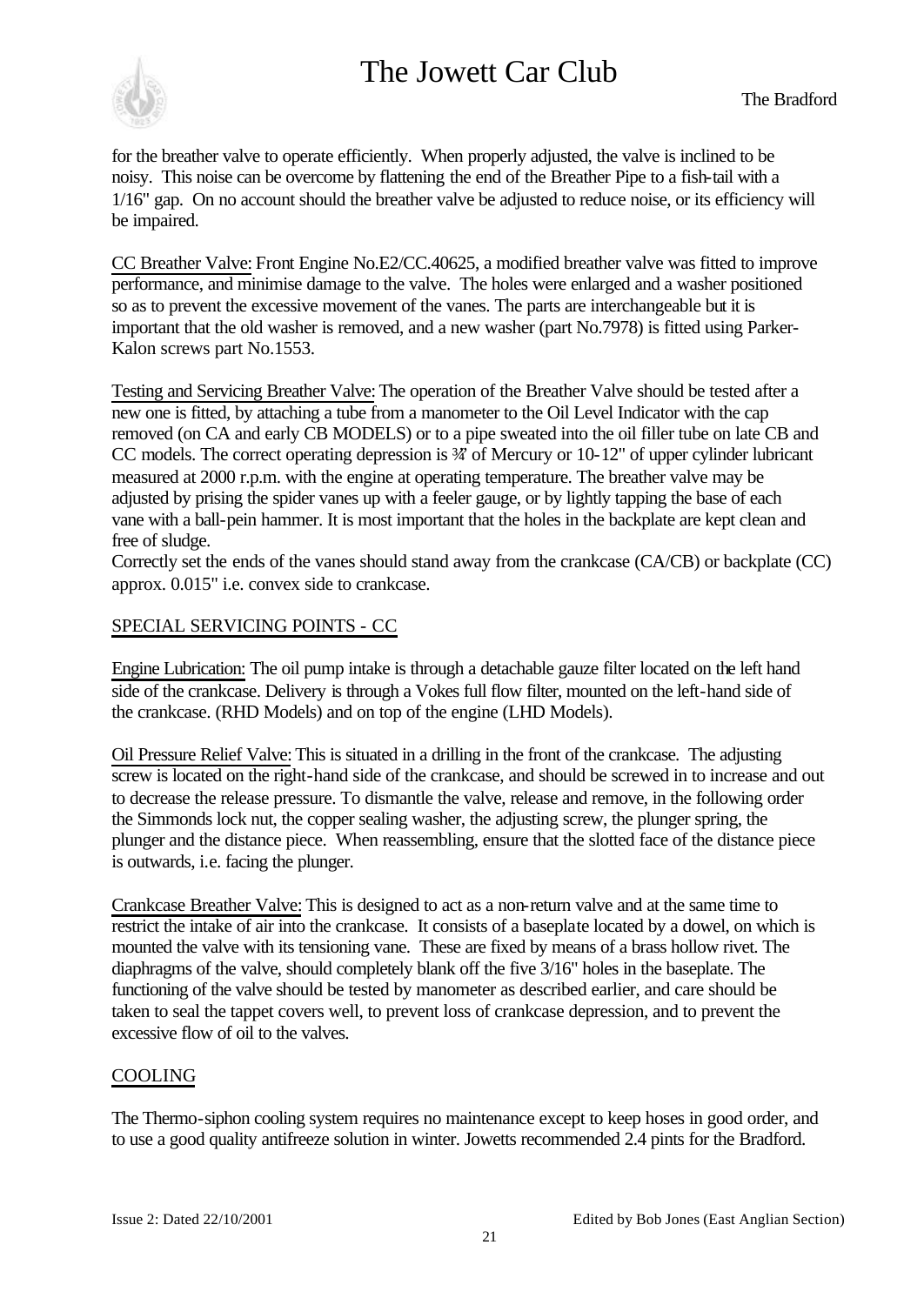

Thermostat: In March 1950 a new design of thermostat unit was introduced. The new unit (Pt. No. 7835) fits all Bradford vehicles in place of the original unit (Pt. No. 1400/S). The new type has a valve lift restricted to a maximum of ¼" to increase the life of the thermostat bellows. The two are fully interchangeable.

Radiator Cowl and Fan: From E0/CC.29452, a radiator cowl and fan were fitted to all vehicles operating under tropical conditions to ensure adequate cooling. The cowl retaining plates were fitted to the radiator block on certain vehicles, but on others they may be fitted as follows: -

Drill a 3/16" diameter hole on the top radiator bracket 1" from the tie-rod securing hole as shown in Fig. 2. Position the cowl and secure to the top bracket with a 3/16" screw and nut. Fit the cowl retaining plates to the radiator cowl; ensure that there is adequate clearance between the top hose and the cowl assembly. Mark the position of the plates on the radiator block. Remove the radiator, and solder the plates in position. Four 3/8" holes are provided to ensure even distribution of the solder. Refit the radiator and attach the cowl. When fitting the fan to the dynamo pulley, ensure that the mating surfaces are free from all foreign matter. Serious vibration with possible fracture of the dynamo securing lugs will result if the fan is running out of true.

In March 1952, fan assemblies were marked 'F' indicating the front.

### **CLUTCH**

CA/CB: The Jowett S.D.P. clutch rarely needs attention, If there is any evidence of clutch slip, check that there is clearance between the toggle levers and the thrust race; this can be done from the engine side of the dash by holding each toggle lever and feeling whether there is any share present. If there is no free movement, it will be necessary to set the toggle levers so that there is 1/16" play between them and the thrust race. Slacken off the lock nut, and screw out the adjusting screw until the correct clearance is obtained. Set one lever first and then adjust the other two to the same clearance, which can be easily checked by pressing the thrust race lightly against the levers and feeling the play on each one. Remember to retighten the lockouts.

If clutch slip is still occurring in the presence of adequate play in the toggle levers, it is probable that oil has entered the clutch, usually by overfilling the gearbox or use of the wrong grade of oil. It can be overcome by, injecting a small quantity of petrol into the clutch with the pedal depressed, to wash the oil away.

CC: A Borg & Beck 7¼" S.D.P. clutch is fitted, and there should be 1" of free play on the pedal. To adjust, release the clamp bolt securing the clutch operating lever to the clutch shaft, fitted across the gearbox. Depress the pedal until it is l¼" from the floor, and hold in this position. Grip the clutch shaft on the left-hand side of the gearbox, and turn it forwards until the carbon thrust pad is in light contact with the thrust ring attached to the toggle levers. Now lock the operating lever clamp adjuster (on the clutch operating lever) so that the pedal can be pressed to of the floorboards and set the forward stop to contact the pedal as soon as the clutch is fully released.

Toggle Adjustment CA/CB: Insufficient attention is often given to this adjustment. The usual "clutch pedal play" test can be misleading when applied to Jowett clutches. It is essential to feel the actual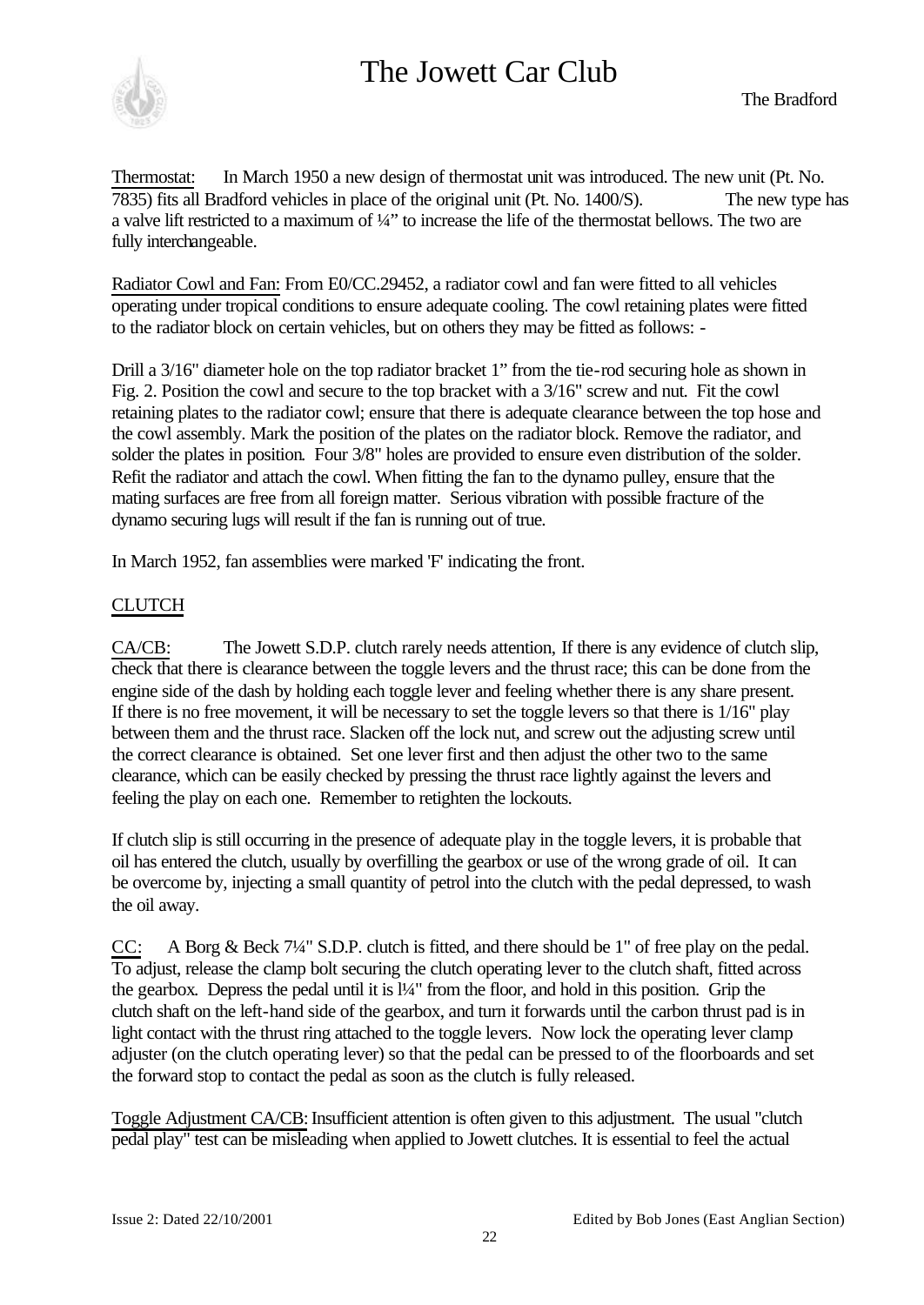

toggle lever play and adjust as necessary.

Clutch Spline Shaft Lubrication CA/CB: Lubrication to the splines of the clutch shaft (gearbox primary shaft) is supplied from the gearbox, through drillings in the shaft. This feed is controlled by a felt wick, which is inserted in the main drilling of the clutch shaft. (An extension of the main shaft spigot bore).

In order to replace the wick, the clutch shaft must be removed from the gearbox. The old wick should be extracted and the oil drillings checked for possible obstructions. The new wick should now be fitted, and the oil flow tested by holding the shaft in a vertical position and filling the main drilling with very light flushing oil or paraffin, which should just weep from the two  $1/16$ " drillings in the splines. It is, of course, essential that the flow is very small indeed.

Lubrication of Clutch Cross Shaft: CA/CB: Two grease nipples for lubrication of the clutch cross shaft were fitted from Engine No. D8/CB.12494. They were located at each side of the gearbox casing and can be reached from underneath. Where necessary they can be fitted to earlier gearboxes, if the cross shaft is removed, two ¼" holes are drilled and tapped through the rear bosses on the gearbox casing horizontally, and the nipples fitted, care being taken on the left-hand side to locate the nipple so that it can be reached without having first, to remove the starter motor. The Part No. of the nipples is ND 1579.

Fitting Longer Clutch and Brake Pedals CA/CB: The length of the stock on the pedal arms was increased from 5<sup>3</sup>/4 to 6<sup>1</sup>/<sub>4</sub>", to provide extra movement on the clutch and brake pedals. This allows thicker clutch plates to be used, and also gives a longer period between brake adjustments

Rubber Cushioned Clutch Centre; CA/CB: After Engine No.D8/CB.18404, a re-designed clutch centre assembly was introduced, in which the drive is carried through square section rubber blocks fitted between dogs on the driving sleeve and the splined driven hub. Fitting details are as for the old type, and the two are interchangeable, but when fitting make sure the centre slides freely on the splines.

When reconditioning a clutch assembly, it may be advisable to remove the centre caps and inspect the rubber blocks particularly if there has been transmission vibration on the over-run.

To replace the rubbers, press out the hub from the sleeve, remove the rubbers and refit the sleeve on the hub. Cut a taper on the end of each length of rubber, feed between the hub and sleeve, and pull through until the square end of the rubber is slightly below the side face of the sleeve and hub. Three rubbers should be fitted on the over-run (square) side of each hub dog.

When all the rubbers have been fitted, they should be cut off level with the side face of the sleeve and hub so that longitudinal expansion of the rubber can take place when under compression. Reconditioned clutch centre assemblies can be obtained, Pt. No. R 4042 X 1.

Carbon Thrust Race CB: After Engine No.D9/CB.22219, a carbon release bearing, which operated against a thrust facing secured to the three-toggle lever by retaining springs was fitted.

This assembly can be interchanged with the type previously fitted, but it is necessary also to fit a new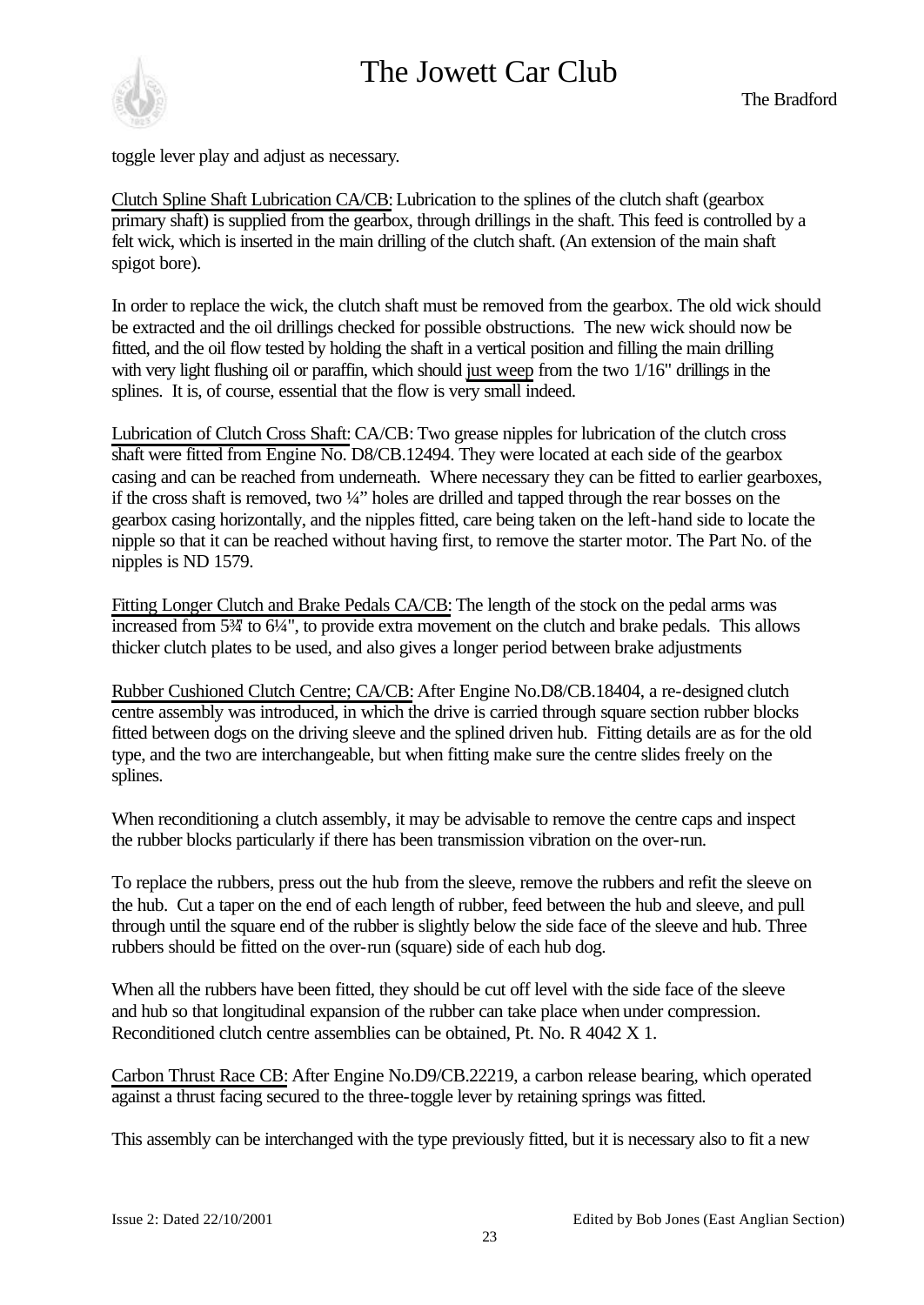

type of throw-out fork (7643) in place of the existing thrust arms, and to grind the sides of the toggle levers to a parallel width of 7/16" for  $\frac{3}{4}$  of their length at the inner end, so that each lever is an easy sliding fit between the lugs on the thrust facing.

When adjusting the clutch, set the toggle levers so that the face of the thrust facing is 13/16"  $(0.8129'')$  from the inside face of the cover plate  $(2041 \text{ X } 1)$  with  $3/32'$   $(0.09375'')$  free movement on the levers. It is most important that the levers be set evenly, with a maximum of 0.005" run-out on the thrust facing.

Heavier Flywheel: CB: From Engine No.D8/CB.11900 a heavier flywheel, Pt.No.2362 X2 was fitted in place of Pt.No.2917 X2. On the CB, the two are fully interchangeable but for use on a CA, either fit a CB rear bearing housing (Pt.No.2012 X 1B) or fit a CA type oil thrower sleeve (Pt.No.6202 X10) to the new flywheel.

### GEARBOX AND PROPELLOR SHAFT

GEARBOX: The simple design of this component makes trouble a very rare occurrence. No adjustments are necessary, nor are any provided.

Special Points: CC: The CC gearbox has three forward speeds, and constant mesh helical gears, with syncromesh on second and third. Access to the filler and dipstick, is through an inspection panel in the left hand side, of the transmission cover.

The Clutch pedal shaft is mounted on two Reservoil No.101416 bearings. The Mainshaft and Stem Gear Bearings and Hoffman LS12K, held in position in the gearbox casing by external locating rings.

The layshaft is supported on Hoffman H 786 rollers, which were also used for the stem gear spigot. The latter was converted to phosphor bronze bushes (Part No.7949) owing to supply difficulties, but was fully interchangeable with the roller type, introduced at E2/CC.39951.

Reverse gear is carried on two Glacier No.2007 bearings on the spindle. The spindle, which is stepped at the rear end, should be fitted so that the cut away portion is flush with the rear face of the case and locates with the speedometer drive housing.

A groove in the front end of the layshaft locates with a locating plate, at the front end of the gearbox case immediately below the clutch-operating fork. The gear assembly is held in position on the mainshaft by a locking washer, which is retained by a spring-loaded locating pin and two Seager type circlips.

Synchronisation of the second and top gears is provided by bronze baulking rings actuated by baulking fingers which are held in tension in a groove in the second and top driving sleeve by internal spring rings inside the driving dog.

Selector Forks operate on selector rods, mounted on the gearbox cover and are located in gear by spring loaded plungers fitted in the body of the selector fork. The plunger loading is set during assembly and no adjustment is normally required. Wear on the plungers may cause the spring to protrude through the case hardened end, locking the selector fork and effectively preventing the gear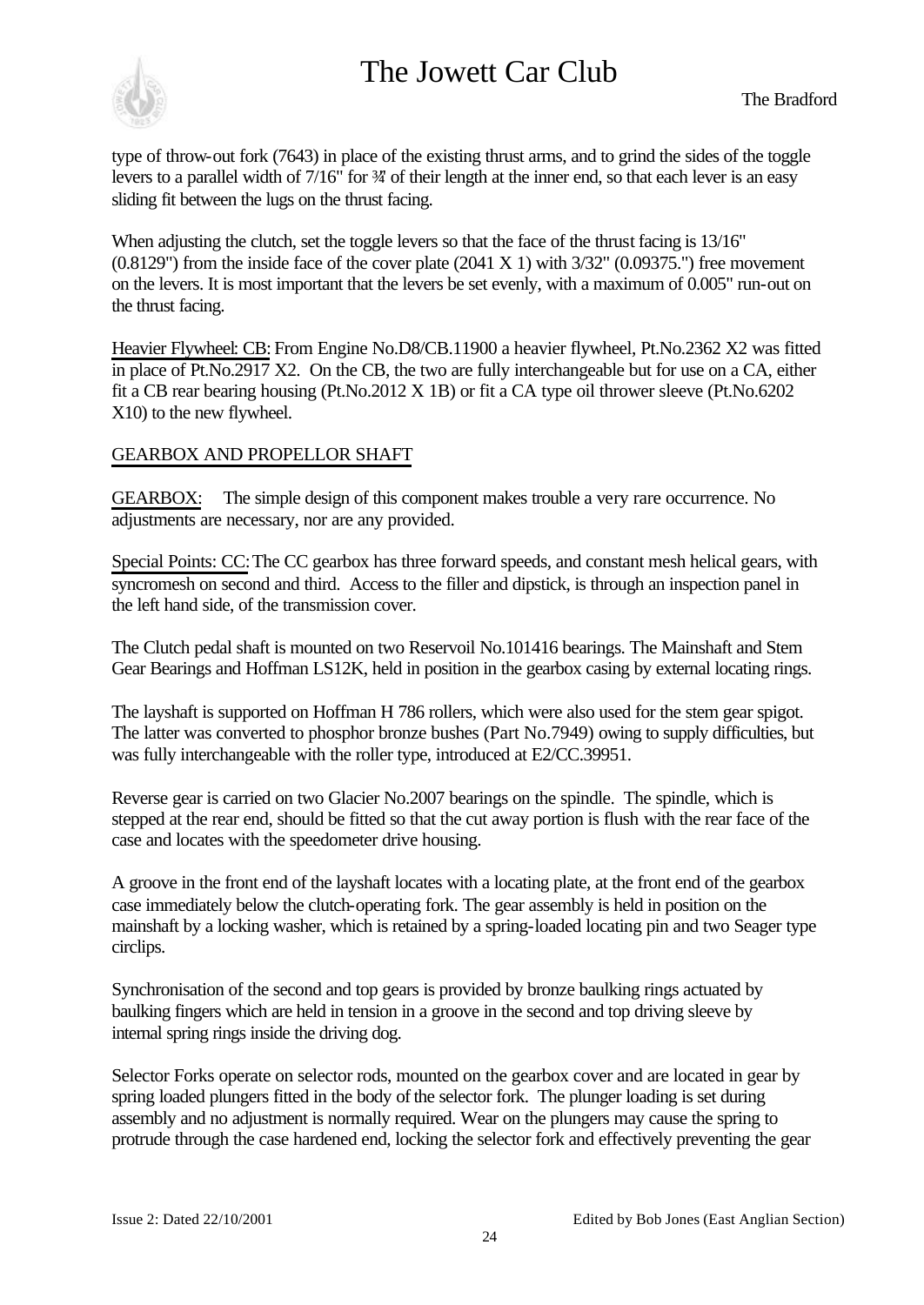

from being changed. Removal of the cover, and inspection of the selector will give the solution, and a new plunger is easily fitted.

From approximately Engine No.32273 a bearing sleeve (Pt.No.7832) was introduced to house the stem gear bearing. The fitting of this sleeve simplifies gearbox dismantling and assembling as the stem gear can now be drawn through the front of the gearbox, complete with bearing sleeve and oil thrower, after removing the four nuts and stem gear cover which locate the sleeve in position.

When reassembling the gearbox, the stem gear, bearing, oil thrower and sleeve can be assembled on the bench and entered through the front of the gearbox casing after fitting the mainshaft complete with gears in position. Another advantage is that the stem gear teeth and the cluster gear constant mesh teeth can be brought into perfect vertical alignment by adding or removing bearing sleeve shims (Pt.NO.7833) between the bearing sleeve rear face and the gearbox casing front face. Gearbox sleeve shims are supplied in the following thicknesses: - 0.0031", 0.005" and 0 010"

The new type gearbox is fully interchangeable with the previous type as a whole unit, but the following parts are NOT interchangeable as individual items: - Gearbox casing (Part No.7946), Stem Gear Bearing Sleeve (Part No.7832), Stem Gear (Part No.7947)

### PROPELLOR SHAFT

Correct Fitting: An arrow on the barrel of the propeller shaft immediately behind the forward coupling indicates the direction of rotation of the shaft. It is essential when fitting, that the arrow is at the gearbox end of the shaft.

### REAR AXLE & SUSPENSION

### REAR AXLE

This component of the Bradford commercial vehicle is of more than adequate proportions for the loads it encounters and should rarely give trouble or need adjustment.

Pinion Backlash adjustment: Test for pinion backlash by rotating the propeller shaft with the vehicle stationary. If there is more than  $\frac{1}{4}$ " movement on the rim of the f flexible coupling, it is advisable to adjust the wheel and pinion.

Drain the oil from the axle casing and detach the propeller shaft from the rear axle. Raise the axle on jacks and withdraw the axle shafts by removing the bolts around the flange behind the brake backplates, having first taken off the road wheels and disconnected the brake rods. Now remove the eight nuts holding the pinion casing to the axle pressing, and withdraw the unit complete.

At each side of the crown wheel will be seen the bearing caps and screwed rings slotted for location by the locking screw and peg. These screwed rings, bear on the tapered roller bearings supporting the crown wheel, the left-hand one has a right-hand thread, and vice versa. First remove the locating screws and pegs, and then move the right hand screwed ring one slot downward. Test for backlash and if still excessive move each ring another slot. When the required adjustment has been made,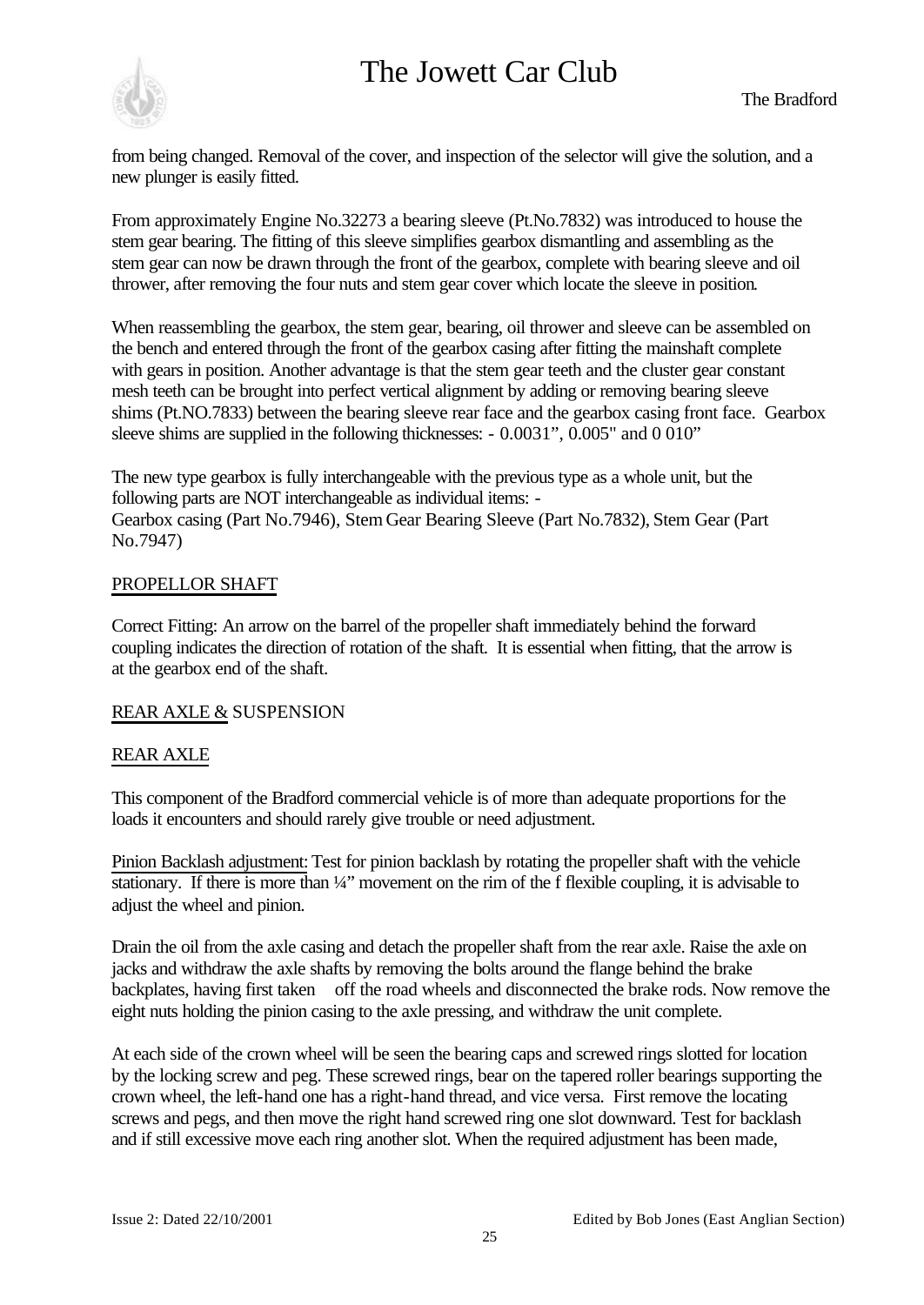

replace the locating peg and screw and also the piece of stout wire through the head of the screw. Reassemble the axle and fill with lubricant.

NOTE: It is important to observe the handedness of the threads on the screwed rings. Reversal at the fitting stage will result in fracture of the caps.

Service Bulletin Item No.2 - Alternative Rear Springs - July 1946

For average commercial work, the rear springs Part No.6036 x 4 will be found to work quite satisfactory. These are the 10 cwt type fitted as standard on all models.

For work involving light bulky loads, a softer type may be used. This is the 8 cwt. spring Part No.6031 x 3.

Rear Axle Plug: Careless jacking can damage the rear axle drain plugs causing leaks. When servicing, check the plugs for oil leaks, and renew if necessary.

Lubrication: It is emphasised that only the recommended brands of oil should be used in the Bradford axle. In NO circumstances should HYPOID oils be used, owing to their adverse effect on certain axle components.

Axle Shaft Fracture: This may occur rarely, is recognisable by the failure of the vehicle to move, although the speedometer registers movement and the propeller shaft turns. To determine which shaft is broken, jack up both wheels and with the vehicle in gear and the engine running, feel which one produces more noise when its movement is prevented by hand. The side on which more noise is that of the broken shaft.

Remove the road whee1, brake backplate and bolts around the flange, as directed under "Pinion Backlash Adjustment". Withdraw the axle shaft, and examine to determine the site of breakage. Generally, fractures only occur at the extreme ends, where the shaft is weakened by the splines. If the outer end is broken, the inner fragment can usually be extracted from the axle case, but if the inner end is broken, further dismantling of the unit is necessary, to the point of removing the opposite shaft, and withdrawing the pinion casing, from which the stump of axle shaft can then be drifted out. Re-assembly is a reversal of the dismantling procedure.

Centre Compensator Spring: There is a possibility of braking efficiency being considerably impaired in the event of one of the brake rods becoming disconnected. In order to ensure that braking power is maintained at its maximum in these circumstances, the Centre Compensator Spring was introduced after Engine No.D7/CA.4200. The function of this spring (Part No.6388) is To restrict the free movement of the compensator levers between the compensator flange spacing collars.

Where the diameter of the spacing collars is 7/16", this spring should be fitted. It is fitted from the bottom of the compensator and is so designed that its two arms clamp around each of the two spacing collars. (No action is necessary after Engine No.D7/CA.4400 as the diameter of the spacing collar was increased to  $11/16$ ".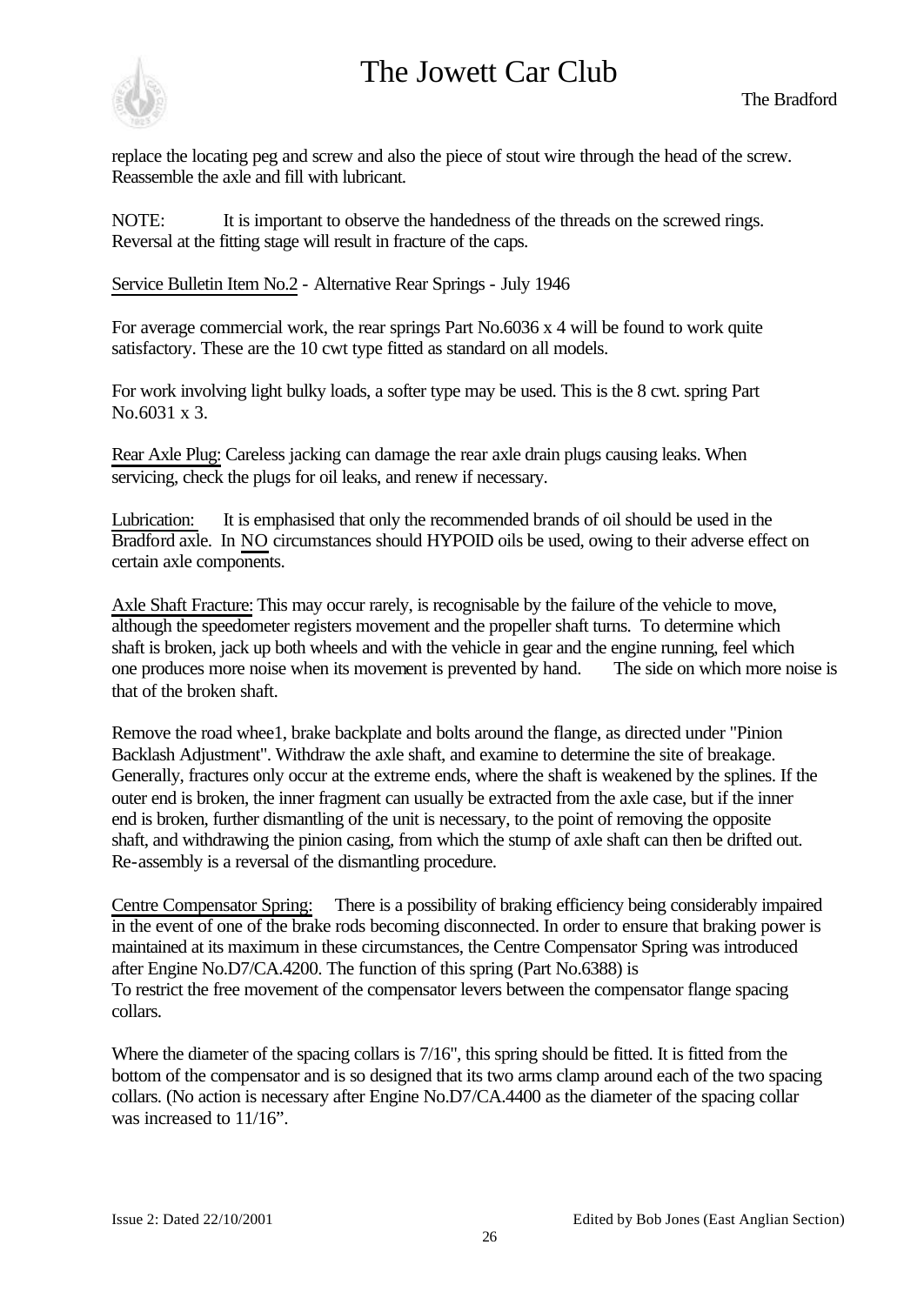

Detachment of brake rods: The rear brake rod has occasionally become detached from the expander draw link socket. This is caused by incorrect adjustment. When adjusting it is most important that the expander draw link and the brake rod are screwed fully into the expander draw link socket, until the draw link and brake rod are in contact. Right hand adjustment must be at the wheels.

As an extra precaution, lock nuts were fitted to the rear brake rod.

Alteration to Drums: In December 1947, the width of the brake drums was reduced from 2 3/8" to 2  $11/32$ ", to avoid any possibility of the drum fouling the backplate. On early vehicles where this fouling has taken place, 1/32" turned off the edge of the drum, should normally provide adequate clearance.

The width of the groove on the edge of the drum was increased to 5/16" and the depth increased to 7/32" to eliminate any possibility of water entering the brake drums at low speeds.

From Engine No. D8/CB-17009 the diameter of the brake drums was increased from 8" to 10". The assemblies are not fully interchangeable as the modification involves alterations to the stub axles and to the rear axle and flanges.

### ELECTRICAL

Service Bulletin Item No.33 - Distributor Gear Failure; CA - October 1947

It is essential that distributor gears are packed with a good quality grease every 1000 miles. Provision is made for this in the dynamo end casting

Service Bulletin Item No.49 - Dynamo Charge CA and CB - February 1948

Under normal operating conditions and with the battery carrying only the ignition circuit load, the ammeter should show 7-8 amps charge on starting dropping to 2-4 amps after approximately one hour's continuous running.

Where the charging rate is found to be outside this range it may be necessary to alter the control box regulator setting, but before this is attempted it should be established that the fault does not lie in the circuits associated with it.

Points which can affect the rate of charge into the battery and which should be checked are:

Slipping dynamo belt (on CB models only)

Crossed over dynamo connections at the regulator or at the dynamo itself. Faulty battery - liquid level low or specific gravity incorrect (1.280-1.300 at 60°F.) Cell faulty: lugs sulphated Bad earth connections from battery to chassis frame and from regulator to chassis frame.

When these points have been checked and the charge rate is still found to be incorrect, the following action should be taken.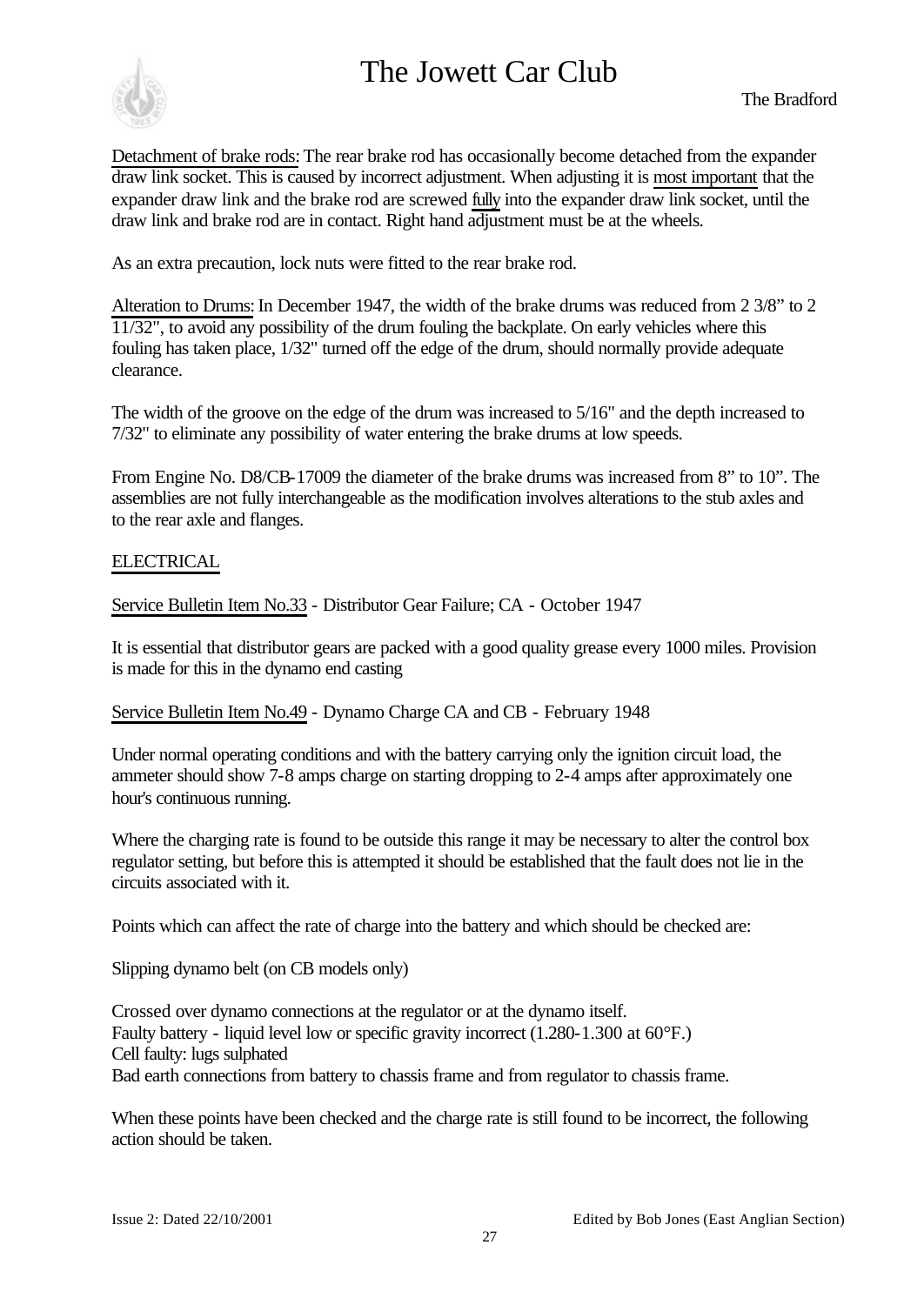Remove regulator cover and insert a piece of paper between the cut out points. The cut out is on the right of control box looking from the front.

Connect a moving coil voltmeter between terminals "D" and "E" on the control box or alternatively between the metal frame of the cut out and regulator and earth.

Start the engine and increase speed slowly until the voltmeter needle, which should be moving across the dial, flicks and settles down. Engine speed should not be increased beyond this point.

At normal workshop temperature the reading at which the needle settles down should lie between 7. 8 and 8.2 volts

When the vehicle is mainly used for short journey work as in the case of a local delivery van, the charge rate can be set up to the top limit (8.2 volts) alternatively for a vehicle which is to be run over long distances the lower rate (7.8 volts) should be satisfactory.

To adjust the charge rate, stop engine, slack off the lock nut on the regulator adjusting screw, which is located in the metal frame immediately above the regulator windings. Turn the adjusting screw clockwise (screw in) to increase and anti-clockwise (screw out) to decrease the charging rate.

When the voltage reading is satisfactorily set, the locknut should be retightened. The paper can then be removed and the control box cover replaced.

Service Bulletin Item No 51 - Dynamo - April 1948

From Engine No.D7/CB 10403 a new type dynamo was fitted with plug in type connectors in place of the screw type.

These dynamos are fully interchangeable. The plugs have a simple loop connection to the wiring harness. All dynamos despatched as replacements will be issued with plug fittings.

Service Bulletin Item No 52 - Modification - Roof Lamp Circuit - April 1948 To avoid the possibility of damage should a short circuit occur in the roof the following wiring modification should be carried out on all vehicles up to engine No.D8/CB.12750.

Right Hand Drive - Disconnect the Body wiring green lead at the Ammeter, pass through the grommet on the offside scuttle dash, and connect to the A2 terminal on the control box.

Left Hand Drive - Disconnect the Body wiring green lead at the Ammeter, extend this lead by connecting a 30" length, pass through the grommet on the offside scuttle dash and connect to the A2 terminal on the control box.

The effect of this action is to connect the roof lamp wiring circuit through the auxiliaries fuse.

On vehicles after Engine No.D8/CB 12750 the wiring of the roof lamp is connected through the auxiliaries fuse and no action is necessary.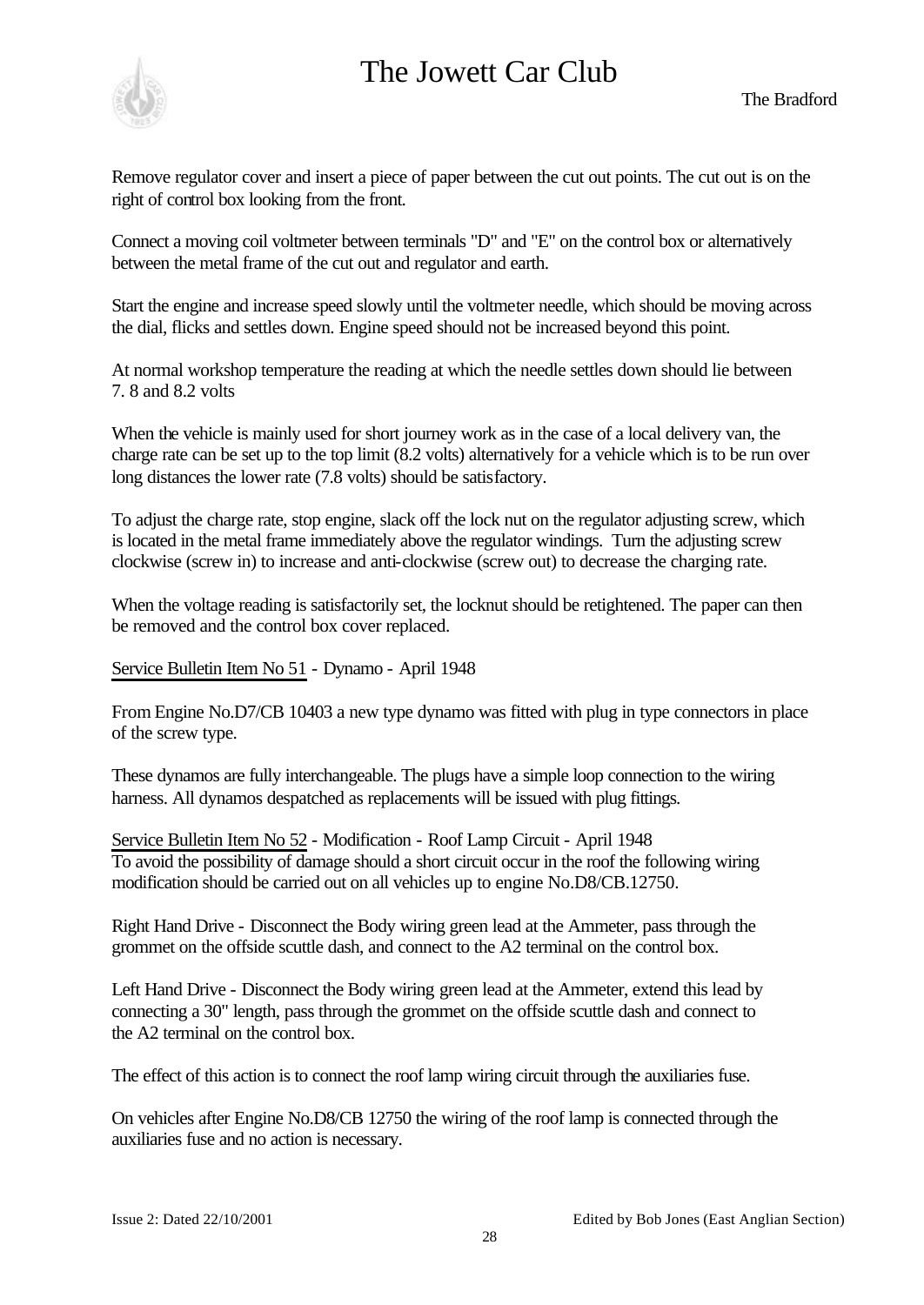



Service Bulletin Item No.62 Control Box - October 1948

RF/95/2/L8 6 v Control Box with LRT/9/2/LT 6v Regulator is now being fitted in place of the RF/91/L30 6v Control Box with LRT/9/1/L40 6v Regulator.

These Control Boxes are interchangeable but the fixing holes in the scuttle dash bracket must be redrilled when the new type box is being fitted.

Service instructions for the RG/91 type also apply to tae RF/95 2 type. In this connection refer to Bulletin Item No.49.

Service Bulletin Item No.67 - Change to 39 PV Dynamo - September 1949

From Engine No.D9/CB.21100 the C45 type Dynamo (ND1547) was replaced by the C39 type Dynamo (7657). Alterations were also made to the dynamo pulley, the stay spacer and the front support.

The dynamos which are supplied with the pulleys fitted, are interchangeable. If the stay spacer and front support are also changed, but if the dynamo cables have bayonet type connectors these should be removed and eye-lets to suit the terminals on the C39 type Dynamo fitted.

Service instructions remain as detailed in Bulletin Item No.49.

Service Bulletin Item No.69 - Starter Lead Grommet - September 1949

From Engine No D9/CB 22632 a rubber bush (7639) is being used in place of the double coil spring washer (DSW5) to tension the adjuster rod. Two parts are fully interchangeable.

Service Bulletin ItemNo 70 - Starter Lead Ferrule - March 1950

A new type starter lead ferrule (Part No.7771) has been fitted from D9/CB. 26329 in place of the rubber grommet 6180 x 2. No further issues of the rubber grommet (6180 x 2) will be made.

When fitting the new type ferrule, secure to the scuttle dash with two self tapping screws.

Service Bulletin Item No 75 Control Box - March 1950

Further to Bulletin Item Nos. 49 x 62.

The possibility exists of the generator developing a very high voltage output, with resultant damage to the control box, as a result of faulty earth connections.

The control box is earthed by the Black wire to the rear set screw securing the offside mudguard valance.

During the routine servicing make sure that there is a good earth and connections are secure.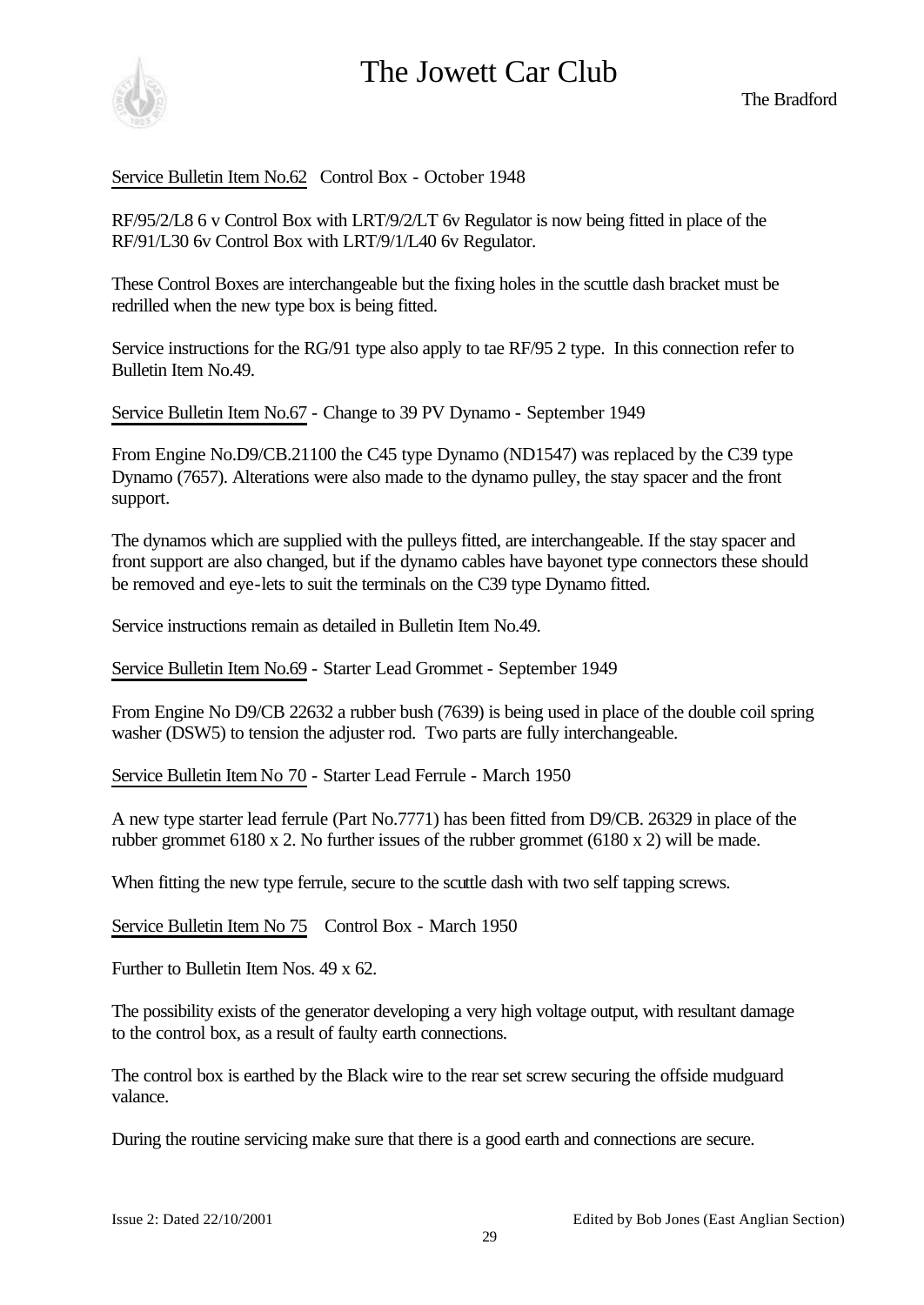

#### LABOUR TIMES

The following labour times are those recommended by Jowett Cars Limited, for experienced trained Jowett mechanics. When work is done by inexperienced mechanics, extra time must be allowed. No allowance has been made for the ageing of components which can cause considerable delays in stripdown and additional costs due to breakage of decayed components.

| Engine         |                                                                                    | Man/Hours |                |
|----------------|------------------------------------------------------------------------------------|-----------|----------------|
| $\mathbf{1}$   | Engine remove and replace, including tuning and testing                            |           |                |
|                | (Including removing and refitting engine into case for despatch.)                  |           | 8              |
| $\overline{2}$ | Remove cylinders, fit reconditioned con-rods, rebuild engine and grind all valves, |           |                |
|                | tune and test. (Engine in chassis).                                                |           | 12             |
| 3              | Decarbonise and grind valves, including tuning, up and testing.                    |           | $\tau$         |
| $\overline{4}$ | Fit new valve springs, touch up valves each side.                                  |           | $\overline{2}$ |
| 5              | Refit new tappets - offside                                                        |           | 3              |
| 6              | Refit new tappets - nearside, including touching up valves.                        |           | $3\frac{1}{2}$ |
| $\tau$         | Fit new exhaust packings                                                           |           | $\frac{3}{4}$  |
| $8\,$          | Fit new induction pipe (not replacing existing pipe)                               |           | $\overline{2}$ |
| 9              | Fit new breather valve diaphragm and stiffening plates and test by gauge,          |           | $\frac{3}{4}$  |
| 10             | Fit front engine mountings.                                                        |           | $1\frac{1}{2}$ |
| 11             | Fit rear engine mounting.                                                          |           | $\mathbf{1}$   |
| 12             | Fit complete speedometer drive (gearbox end)                                       |           | $\overline{4}$ |
| 13             | Remove and refit flywheel (engine in chassis)                                      |           | $6\frac{1}{2}$ |
| 14             | Replace camshaft (engine in chassis)                                               |           | 5              |
| 15             | Remove and replace starter motor.                                                  |           | $\frac{3}{4}$  |
| 16             | Remove and replace dynamo, including checking timing and testing                   |           | $3\frac{1}{2}$ |
| 17             | Replace both cylinders and/or pistons.                                             |           | 5              |
| 17             | If induction pipe has to be refitted due to new cylinders, add                     |           | $\mathbf{1}$   |
| 18             | Replace one cylinder and piston                                                    |           | 4              |
| 18             | If induction pipe has to be replaced due to new cylinder add                       |           | $\mathbf{1}$   |
| 19             | Fit timing chain and retime valves, including testing                              |           | 3              |
| 20             | Remove and replace oil pump (Average time allowing for some to be difficult).      |           | $\overline{c}$ |
| 21             | Remove, refit oil release valve and adjust.                                        |           | $\mathbf{1}$   |
| 22             | Adjust tappets                                                                     |           | $\frac{3}{4}$  |
| 23             | Remove and replace carburettor, tune and test.                                     |           | $\mathbf{1}$   |
| 24             | Remove and replace petrol pump.                                                    |           | $\frac{1}{2}$  |
| 25             | Fit distributor, cheek timing and test.                                            |           | $\mathbf{1}$   |
| 26             | Fit oil gauge pressure pipe,                                                       |           | $\frac{3}{4}$  |
| 27             | Remove carburettor, fit new jet setting, caulk dilution hole, tune and test.       |           | $1\frac{1}{2}$ |
| 28             | Check valve timing and reset valve clearances to normal.                           |           | $\frac{3}{4}$  |
|                | Clutch & Gearbox                                                                   |           |                |
| 28             | Remove gearbox fit new clutch centre and test.                                     |           | 5              |
| 29             | Adjust clutch and test.                                                            |           | $1\frac{1}{2}$ |
| 30             | Remove gearbox lid. Fit new selector springs and refit.                            |           | $1\frac{1}{2}$ |
| 31             | Remove gearbox clutch pressure plate. Fit guide pins and test.                     |           | 5              |
| 32             | Remove gearbox and replace, including testing.                                     |           | 4              |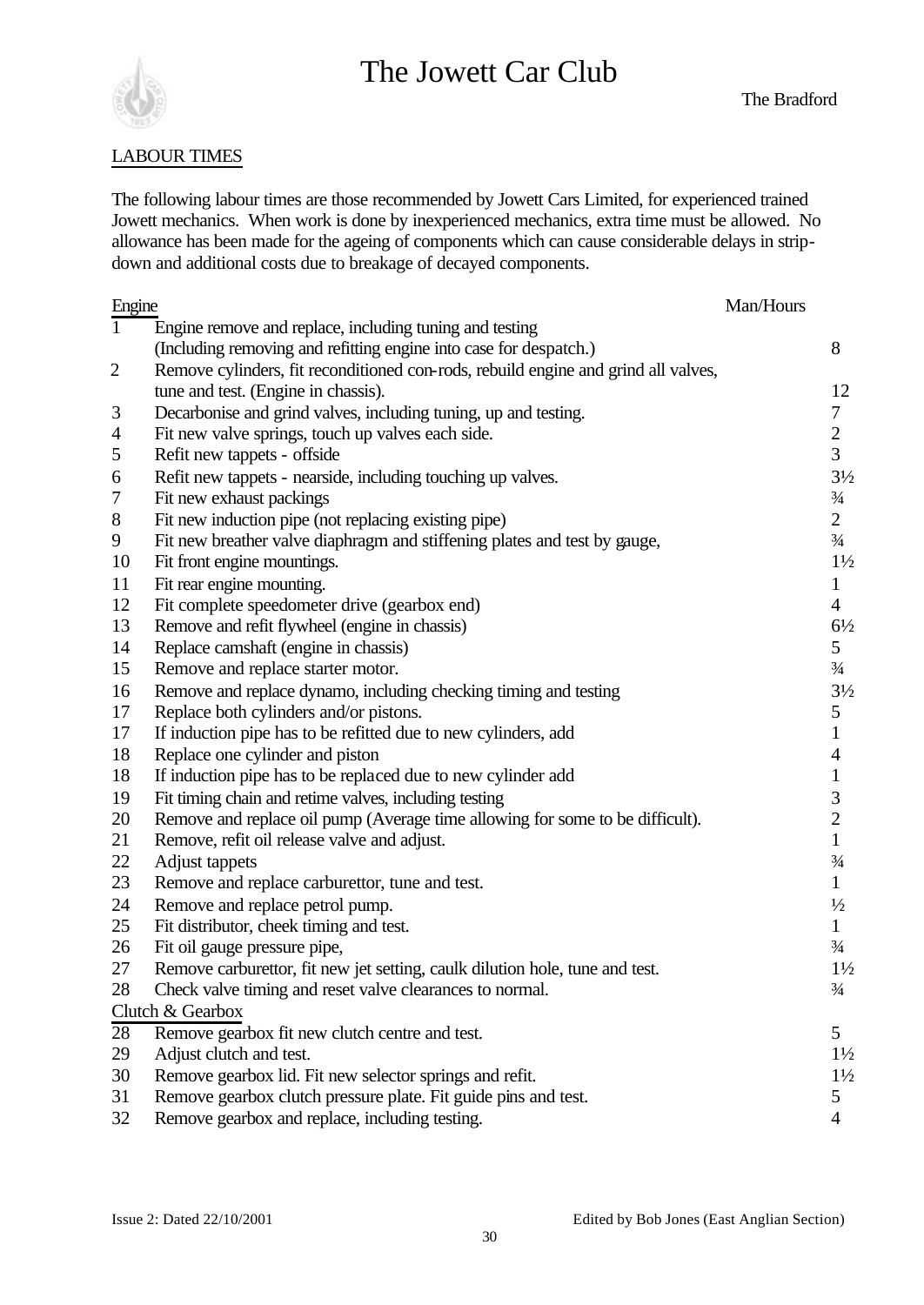



| Front Axle                                                                             |                                                                                                                                                                                                                                                                                                                                                                                                                                                                                                                                                                                                                                                                                                                                                                                                                                                                                                                                                                                                                                                                                                                                                                                                                                 |
|----------------------------------------------------------------------------------------|---------------------------------------------------------------------------------------------------------------------------------------------------------------------------------------------------------------------------------------------------------------------------------------------------------------------------------------------------------------------------------------------------------------------------------------------------------------------------------------------------------------------------------------------------------------------------------------------------------------------------------------------------------------------------------------------------------------------------------------------------------------------------------------------------------------------------------------------------------------------------------------------------------------------------------------------------------------------------------------------------------------------------------------------------------------------------------------------------------------------------------------------------------------------------------------------------------------------------------|
| Remove and replace front axle including checking tracking, and testing.                |                                                                                                                                                                                                                                                                                                                                                                                                                                                                                                                                                                                                                                                                                                                                                                                                                                                                                                                                                                                                                                                                                                                                                                                                                                 |
| (Does not include balance of brakes).                                                  | $2\frac{1}{2}$                                                                                                                                                                                                                                                                                                                                                                                                                                                                                                                                                                                                                                                                                                                                                                                                                                                                                                                                                                                                                                                                                                                                                                                                                  |
| Fit stub axle pins and bushes (Axle on chassis)                                        | 5                                                                                                                                                                                                                                                                                                                                                                                                                                                                                                                                                                                                                                                                                                                                                                                                                                                                                                                                                                                                                                                                                                                                                                                                                               |
| Fit front hub bearing.                                                                 | $\mathbf{1}$                                                                                                                                                                                                                                                                                                                                                                                                                                                                                                                                                                                                                                                                                                                                                                                                                                                                                                                                                                                                                                                                                                                                                                                                                    |
| Rear Axle                                                                              |                                                                                                                                                                                                                                                                                                                                                                                                                                                                                                                                                                                                                                                                                                                                                                                                                                                                                                                                                                                                                                                                                                                                                                                                                                 |
| Remove and replace rear axle including testing. (Does not include balancing of brakes) | $\overline{2}$                                                                                                                                                                                                                                                                                                                                                                                                                                                                                                                                                                                                                                                                                                                                                                                                                                                                                                                                                                                                                                                                                                                                                                                                                  |
| Fit rear hub                                                                           | 1                                                                                                                                                                                                                                                                                                                                                                                                                                                                                                                                                                                                                                                                                                                                                                                                                                                                                                                                                                                                                                                                                                                                                                                                                               |
| Remove and replace differential assembly, including testing.                           | $\overline{4}$                                                                                                                                                                                                                                                                                                                                                                                                                                                                                                                                                                                                                                                                                                                                                                                                                                                                                                                                                                                                                                                                                                                                                                                                                  |
|                                                                                        |                                                                                                                                                                                                                                                                                                                                                                                                                                                                                                                                                                                                                                                                                                                                                                                                                                                                                                                                                                                                                                                                                                                                                                                                                                 |
| Remove and replace radiator.                                                           | $\frac{3}{4}$                                                                                                                                                                                                                                                                                                                                                                                                                                                                                                                                                                                                                                                                                                                                                                                                                                                                                                                                                                                                                                                                                                                                                                                                                   |
| Remove radiator, resoldor inlet -pipe and refit                                        | $\overline{2}$                                                                                                                                                                                                                                                                                                                                                                                                                                                                                                                                                                                                                                                                                                                                                                                                                                                                                                                                                                                                                                                                                                                                                                                                                  |
| Remove and replace road spring (each)                                                  |                                                                                                                                                                                                                                                                                                                                                                                                                                                                                                                                                                                                                                                                                                                                                                                                                                                                                                                                                                                                                                                                                                                                                                                                                                 |
|                                                                                        | $\overline{2}$                                                                                                                                                                                                                                                                                                                                                                                                                                                                                                                                                                                                                                                                                                                                                                                                                                                                                                                                                                                                                                                                                                                                                                                                                  |
|                                                                                        | $\mathbf{1}$                                                                                                                                                                                                                                                                                                                                                                                                                                                                                                                                                                                                                                                                                                                                                                                                                                                                                                                                                                                                                                                                                                                                                                                                                    |
|                                                                                        | 10                                                                                                                                                                                                                                                                                                                                                                                                                                                                                                                                                                                                                                                                                                                                                                                                                                                                                                                                                                                                                                                                                                                                                                                                                              |
|                                                                                        | 5                                                                                                                                                                                                                                                                                                                                                                                                                                                                                                                                                                                                                                                                                                                                                                                                                                                                                                                                                                                                                                                                                                                                                                                                                               |
|                                                                                        | $\overline{2}$                                                                                                                                                                                                                                                                                                                                                                                                                                                                                                                                                                                                                                                                                                                                                                                                                                                                                                                                                                                                                                                                                                                                                                                                                  |
|                                                                                        | $\mathbf{1}$                                                                                                                                                                                                                                                                                                                                                                                                                                                                                                                                                                                                                                                                                                                                                                                                                                                                                                                                                                                                                                                                                                                                                                                                                    |
|                                                                                        | $\frac{1}{2}$                                                                                                                                                                                                                                                                                                                                                                                                                                                                                                                                                                                                                                                                                                                                                                                                                                                                                                                                                                                                                                                                                                                                                                                                                   |
|                                                                                        | $\overline{2}$                                                                                                                                                                                                                                                                                                                                                                                                                                                                                                                                                                                                                                                                                                                                                                                                                                                                                                                                                                                                                                                                                                                                                                                                                  |
|                                                                                        | $\mathbf{1}$                                                                                                                                                                                                                                                                                                                                                                                                                                                                                                                                                                                                                                                                                                                                                                                                                                                                                                                                                                                                                                                                                                                                                                                                                    |
|                                                                                        | $1\frac{1}{2}$                                                                                                                                                                                                                                                                                                                                                                                                                                                                                                                                                                                                                                                                                                                                                                                                                                                                                                                                                                                                                                                                                                                                                                                                                  |
|                                                                                        | $\overline{2}$                                                                                                                                                                                                                                                                                                                                                                                                                                                                                                                                                                                                                                                                                                                                                                                                                                                                                                                                                                                                                                                                                                                                                                                                                  |
|                                                                                        | $\frac{1}{2}$                                                                                                                                                                                                                                                                                                                                                                                                                                                                                                                                                                                                                                                                                                                                                                                                                                                                                                                                                                                                                                                                                                                                                                                                                   |
|                                                                                        | $1\frac{1}{2}$                                                                                                                                                                                                                                                                                                                                                                                                                                                                                                                                                                                                                                                                                                                                                                                                                                                                                                                                                                                                                                                                                                                                                                                                                  |
|                                                                                        | $\overline{c}$                                                                                                                                                                                                                                                                                                                                                                                                                                                                                                                                                                                                                                                                                                                                                                                                                                                                                                                                                                                                                                                                                                                                                                                                                  |
|                                                                                        | $\overline{3}$                                                                                                                                                                                                                                                                                                                                                                                                                                                                                                                                                                                                                                                                                                                                                                                                                                                                                                                                                                                                                                                                                                                                                                                                                  |
|                                                                                        | $\mathbf{1}$                                                                                                                                                                                                                                                                                                                                                                                                                                                                                                                                                                                                                                                                                                                                                                                                                                                                                                                                                                                                                                                                                                                                                                                                                    |
|                                                                                        | $\overline{2}$                                                                                                                                                                                                                                                                                                                                                                                                                                                                                                                                                                                                                                                                                                                                                                                                                                                                                                                                                                                                                                                                                                                                                                                                                  |
|                                                                                        | $\mathbf{1}$                                                                                                                                                                                                                                                                                                                                                                                                                                                                                                                                                                                                                                                                                                                                                                                                                                                                                                                                                                                                                                                                                                                                                                                                                    |
|                                                                                        | $1\frac{1}{2}$                                                                                                                                                                                                                                                                                                                                                                                                                                                                                                                                                                                                                                                                                                                                                                                                                                                                                                                                                                                                                                                                                                                                                                                                                  |
|                                                                                        | 1                                                                                                                                                                                                                                                                                                                                                                                                                                                                                                                                                                                                                                                                                                                                                                                                                                                                                                                                                                                                                                                                                                                                                                                                                               |
|                                                                                        |                                                                                                                                                                                                                                                                                                                                                                                                                                                                                                                                                                                                                                                                                                                                                                                                                                                                                                                                                                                                                                                                                                                                                                                                                                 |
|                                                                                        | $1\frac{1}{2}$                                                                                                                                                                                                                                                                                                                                                                                                                                                                                                                                                                                                                                                                                                                                                                                                                                                                                                                                                                                                                                                                                                                                                                                                                  |
|                                                                                        | Chassis<br>Average time allowing for some tight shackle bolts.<br>Adjust brakes and test.<br>Completely overhaul braking system and test.<br>Fit replacement brake shoes and reset all brake mechanisms test and finally balance brakes.<br>Remove steering column and replace.<br>Remove propeller shaft and replace.<br>Fit propeller shaft disc<br>Remove headlamp weld wing, clean work refit headlamp (Re-cellulosing extra)<br>Remove and refit each front wing (Not allowing for rusted bolts and nuts)<br>Remove exhaust pipe and fit strengthening cones.<br>Remove front wing stays, weld extra bracket into position and refit stays - both sides<br>Fit concertina hose and reduce length of radiator inlet pipe.<br>Fit petrol tank.<br>Remove and refit set of four shock absorbers.<br>Remove and refit front door glass.<br>Remove wheel, brake drum, and rough up linings and rebuild each wheel.<br>Remove, ease and refit clutch and brake pedals.<br>Remove refit and reset front brake compensator.<br>Remove refit and reset centre brake compensator.<br>Remove refit and reset rear brake compensator.<br>Remove brake drums examine expander boxes and connections etc,<br>refit and adjust each wheel |